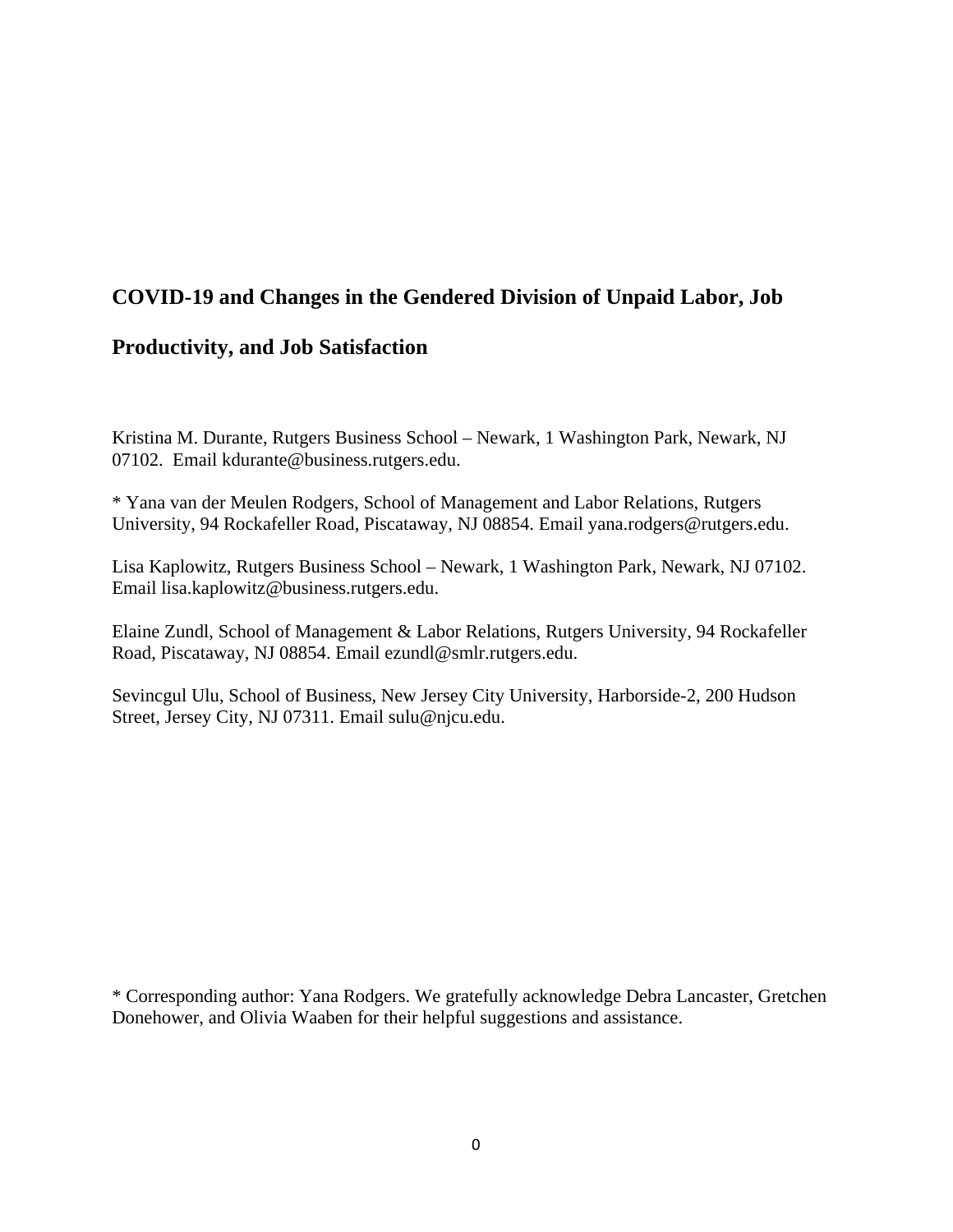# **Abstract**

The stay-at-home orders associated with COVID-19 left many employees teleworking and increased the amount of unpaid care work within the home. Such disruptions have the potential to upend the gendered distribution of unpaid labor and radically change how people perform their paid jobs, particularly for dual-career households. This study investigates how the lockdown affected the gendered distribution of unpaid labor, job productivity, and job satisfaction. We conducted a real-time survey in May 2020 that yielded a sample of 920 respondents in cohabiting, opposite-sex partnerships in the U.S. Results showed that both men and women experienced an increase in the amount of unpaid work within the home during the pandemic relative to before, with women performing more. However, men's increase in labor related to the care of elderly and disabled family members exceeded that of women. Regression results showed that as men took on more household labor, women reported a greater odds of being more productive in and satisfied with their paid jobs. Men's job productivity and satisfaction were unaffected by women's increased contributions to household labor during the pandemic. These results have implications for perceptions of inequalities within organizations that may shift social norms related to the ideal worker.

Keywords: COVID-19, division of labor, job satisfaction, unpaid labor, gender equity, productivity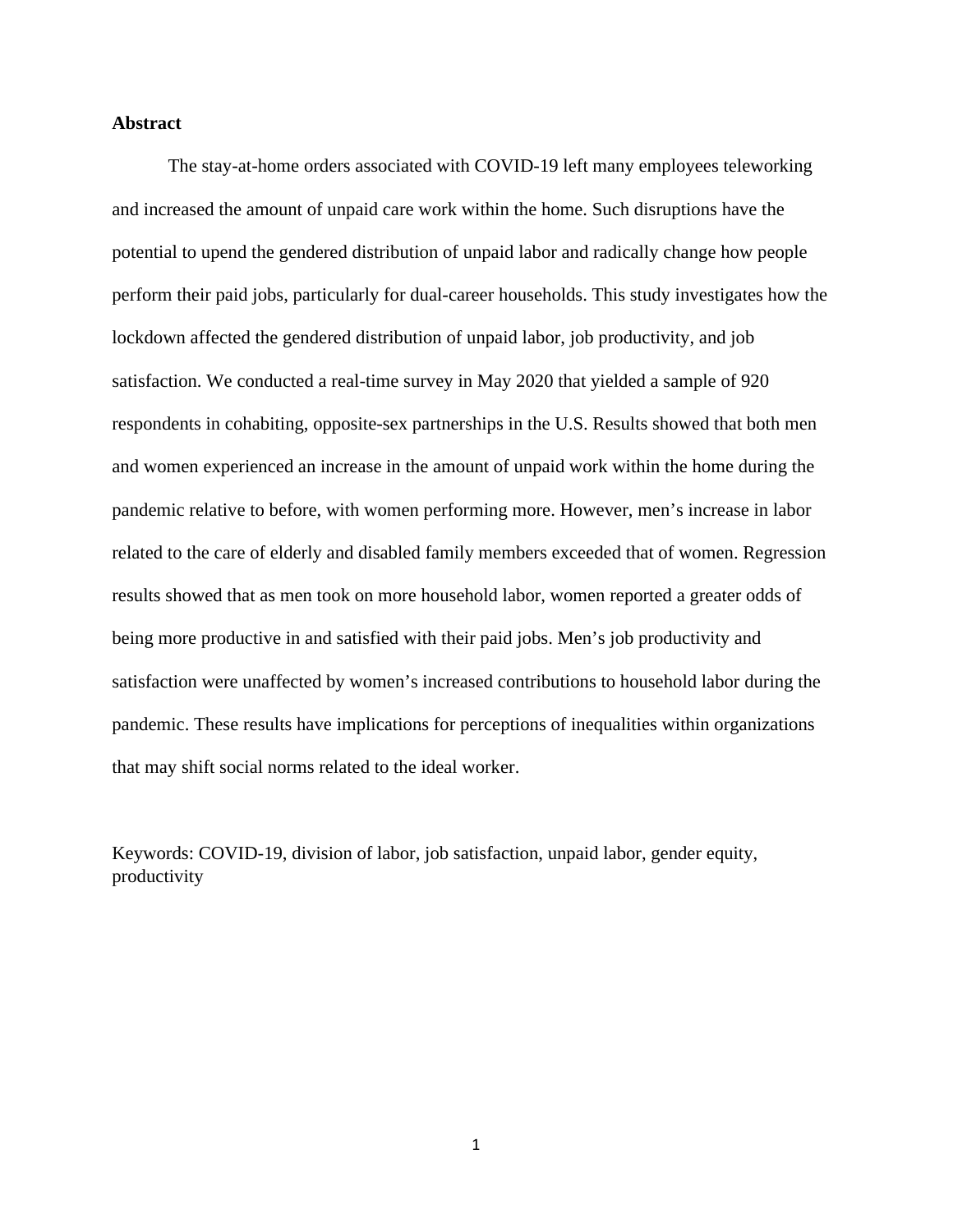# **COVID-19 and Changes in the Gendered Division of Unpaid Labor, Job Productivity, and Job Satisfaction**

The COVID-19 pandemic has caused major disruptions to individuals' economic livelihoods, up-rooted workers' home lives, and extracted enormous costs to health and wellbeing. In many countries around the globe including the U.S., COVID-19 has had a greater impact on women in terms of employment vulnerability. Women have experienced a higher rate of unemployment compared to men because they had relatively higher employment rates in industries with business closures. At the same time, women hold a disproportionate number of essential jobs on the front lines, thus increasing their risk of exposure to the disease at work (Alon et al., 2020; Wenham et al., 2020). The COVID-19 pandemic has also increased unpaid labor at home, and women have historically been more likely to shoulder the brunt of increased caring labor responsibilities within the home during natural disasters (Enarson, 2000). However, the COVID-19 pandemic's social-distancing orders are unique from previous economic recessions and most natural disasters. Work closures forced both men and women to telecommute from home for work if feasible, particularly for those employees in white collar jobs. Both men and women were faced with supervising home schooling and providing childcare for young children. Lockdowns and business closures also contributed to more domestic chores because in-home service providers such as housecleaners, childcare workers, and home health aides were forced to stay home themselves. The pandemic also increased the need for caring labor within the home because more people were sick and needed care.

Hence, the pandemic raises the important question of how stay-at-home orders have changed the gendered distribution of who performs unpaid labor within the home and how these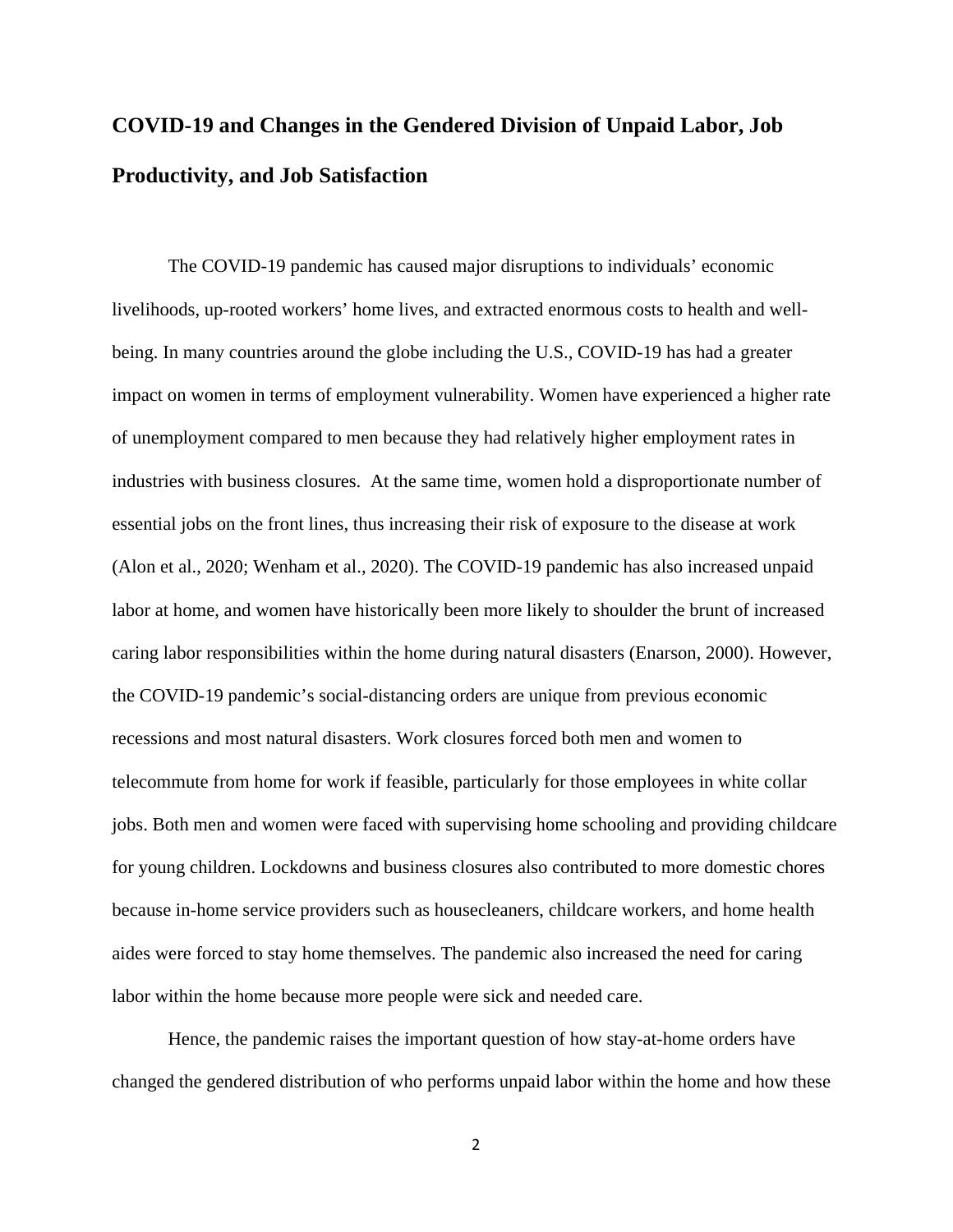changes in unpaid work in turn affected the ability of workers to engage in their paid jobs. To address this question, we conducted a real-time survey in May 2020 during the height of the pandemic's stay-at-home orders in the U.S. and before the end of the academic school year. The survey focused on self-reported and partner-perceived contributions to household labor before and during the pandemic, as well as job productivity and satisfaction. We explored the extent to which women's and men's unpaid household workloads have changed as a result of the pandemic's stay-at-home orders, and we tested the hypothesis that an increase in men's contribution to caring labor and housework at home positively influences paid job productivity and satisfaction for women.

This research represents a snapshot in time during the beginning phase of the pandemic, when families were forced to make rapid adjustments to school closures and mandatory workfrom-home orders. A growing amount of evidence globally indicates that the increase in care work during the pandemic has fallen disproportionately on the shoulders of women, and that the pandemic has exacerbated pre-existing inequalities, not only by gender but also by race and class (Bahn et al., 2020; Özkazanç‐Pan & Pullen, 2020). However, there is less knowledge of how the pandemic has changed the dynamics within the home regarding the overlap of unpaid and paid work for men and women. This study is among the first to examine self- and partner-perceived changes in contributions to household labor during the COVID-19 pandemic and how these changes influence job productivity and satisfaction.

Not only has COVID-19 generated a major economic and health shock, it has also challenged the status quo around the gendered distribution of work at home, with the potential to shift long-standing social norms around the ideal worker. The pandemic has brought a new reality of family life and flexibility into the workplace like no other time in history. The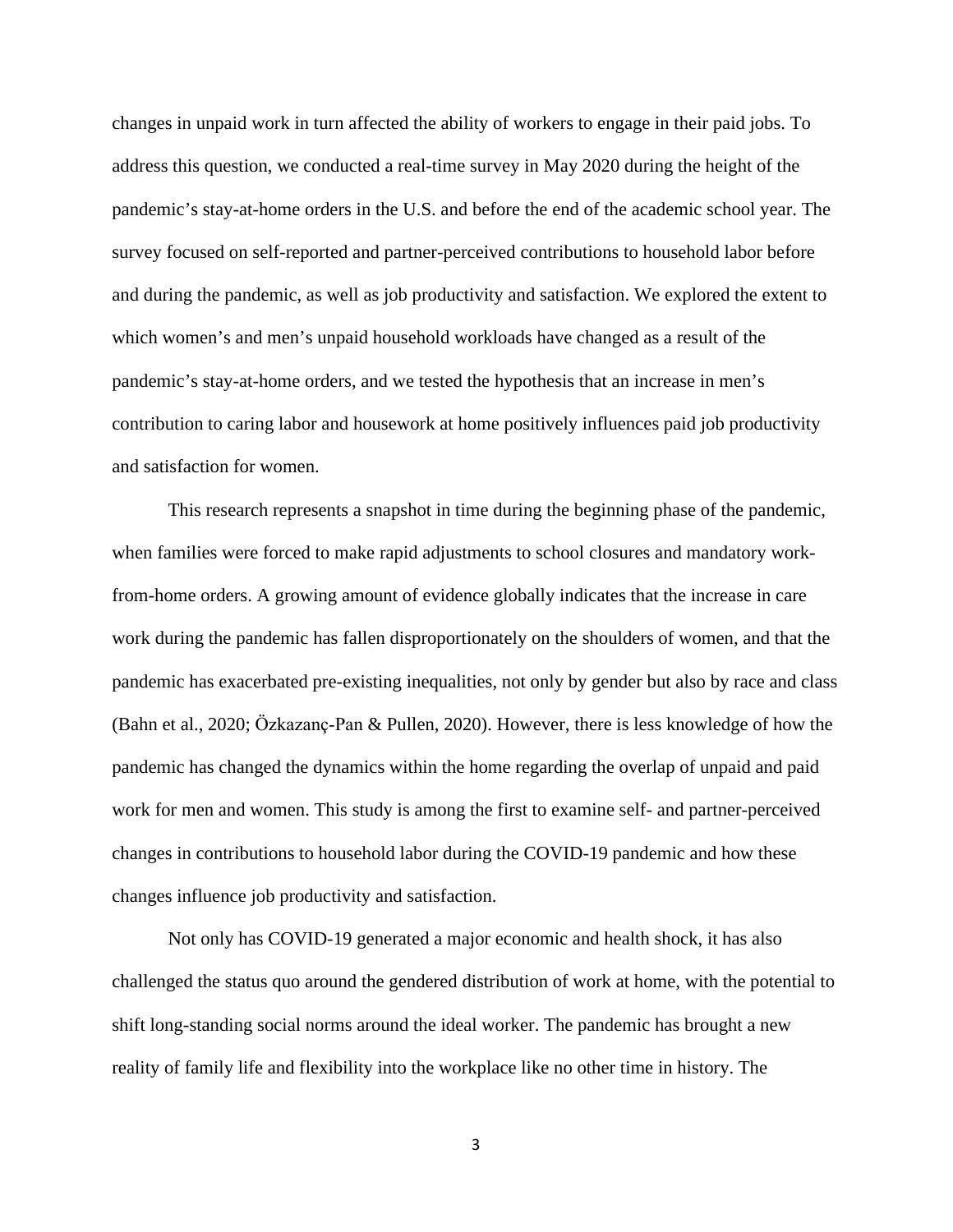relationship between paid work, childcare, and housework is no longer much of a balance, but instead a direct overlap for both men and women. With more men facing the direct overlap of paid work and home life due to stay-at-home orders, the social norms around what constitutes an ideal worker may change and de-stigmatize the implicit bias that limits women's opportunities for career advancement.

### **Conceptual Framework**

Researchers have long theorized that the imagined separation between the public and the private spheres, with home and family pitted against paid work, has disadvantaged women who cross both spheres. The family devotion schema, as characterized by Blair-Loy (2003), conceptualizes marriage and motherhood as the primary calling for women. This paradigm collides head-on with the schema of work devotion, or the all-consuming pursuit of a career that has come to be the norm for professional culture. Gender ideology is a powerful way of structuring work and home and it remains the central theory for understanding the division of labor in households (Lachance-Grzela & Bouchard, 2010; Thébaud, 2010). The gender ideology framework suggests that people adopt a structured division of labor through socialization whereby men are breadwinners and women are homemakers (Cunningham, 2001). This sextyped socialization likely arose from differences in parental investment over time, with women biologically constrained to provide more care to offspring to ensure their survival (Folbre, 1995). However, modern households are less constrained by the classic division of labor between men and women.

The U.S. is more egalitarian than some countries when it comes to gender roles, but households still adhere to traditional roles related to the gendered division of unpaid labor (Chen et al., 2009). Women have continued to do a greater share of the domestic work despite steadily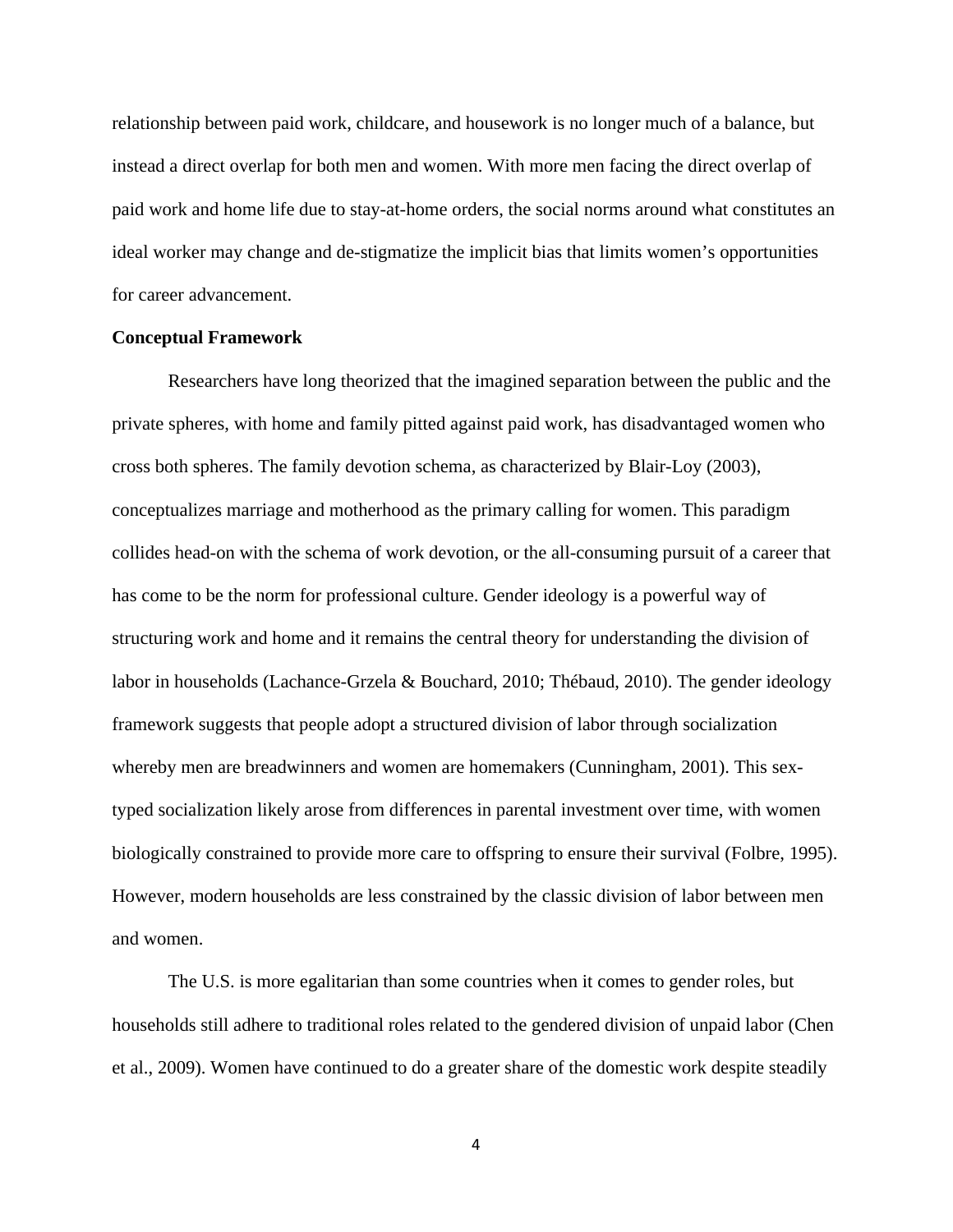increasing their hours of paid work. The gendered division of unpaid labor does vary across social and racial groups. Highly educated professional women have the ability to outsource housework and childcare, while women in low to moderate income households struggle to maintain work-life balance while working in jobs that offer little flexibility and support (Coltrane, 2010; Bianchi et al., 2000). Identity factors also influence the way couples share unpaid work. For instance, the gendering of unpaid work within the household is less salient for women of color who have historically had higher representation in paid work than their white counterparts [\(Kane, 2000\)](https://www-ncbi-nlm-nih-gov.proxy.libraries.rutgers.edu/pmc/articles/PMC4242524/#R44). For Latinx individuals, the gendered division of labor within the house falls along more stereotypical lines, with men as breadwinners and women as homemakers, than African Americans and whites (Wight et al., 2013). The uneven distribution of unpaid labor comes at the price of women's well-being, health, earnings, and career advancement (Friedemann-Sánchez & Griffin, 2011).

As much as 10 percent of the gender wage gap is the result of gender differences in work experience, with women more frequently choosing flexible scheduling and intermittent exits from the labor market (Blau and Kahn 2017). The fact that childrearing is still considered women's work also results in employers maternal-profiling all women, regardless of whether or not they have children, and assuming women have less workplace commitment than men. Workplace programs and government policies have had some influence in changing these attitudes in professional organizations and gender dynamics inside the household (Greenstein, 2000; Lachance-Grzela & Bouchard, 2010). Programs that help women to invest in their human capital development (such as professional coaching and mentorship programs) give them more negotiating power, and paid parental leave has made it easier for women and men to maintain their attachment to the labor force while spending time at home caring for newborns. However,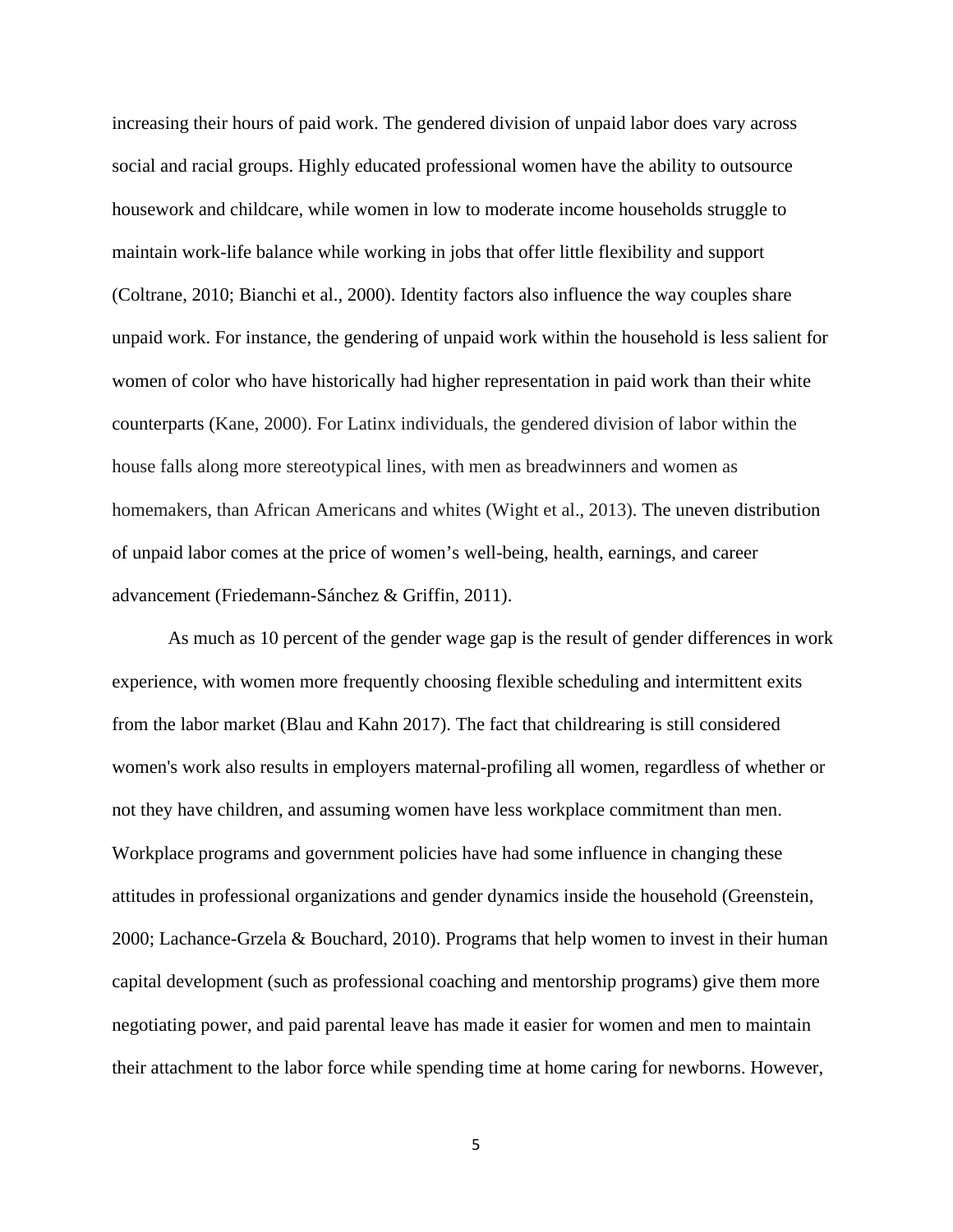occupations are often highly gendered and sex-segregated, leading to differing levels of support for care work (Cohen, 2004; Davis et al., 2007). When employers have such differing attitudes toward accommodating unpaid labor, couples may specialize by splitting paid and unpaid labor through traditional gender roles (Kamp Dush et al., 2018).

A great deal of time and effort is spent on designing workplace policies intended to support women's unpaid labor as mothers and caretakers. Developing and supporting women's unpaid care work is a major focus of diversity and inclusion efforts of Fortune 500 firms (Ely et al., 2011). However, taking advantage of these policies often signals to others that women are on the "mommy track" and not fully committed to the workplace (Fuller & Hirsh, 2019; Munsch et al., 2014). Employers are then less likely to see mothers as competent and deserving of promotions (Kahn et al., 2014). An increase in the number of men taking parental leave could potentially work against the "mommy track" stigma and reduce disparities between working mothers and fathers in terms of wages, workplace advancement, and caregiving responsibilities. However, the stigma around family-friendly workplace policies also impacts men who take advantage of them to participate in non-traditional gender activities within the home (Theunissen et al., 2011; Rudman & Mescher, 2013). Social norms around gender roles are often slow to change, but the introduction of stay-at-home orders during the COVID-19 may jump start this change as employees and employers face an unprecedented overlap between paid jobs and unpaid labor in the home.

#### **Materials and Method**

#### *Participants*

We conducted a web-based survey of over 1500 adults in May 2020. We piloted the survey to employees of three firms and utilized these first 85 surveys to test the survey questions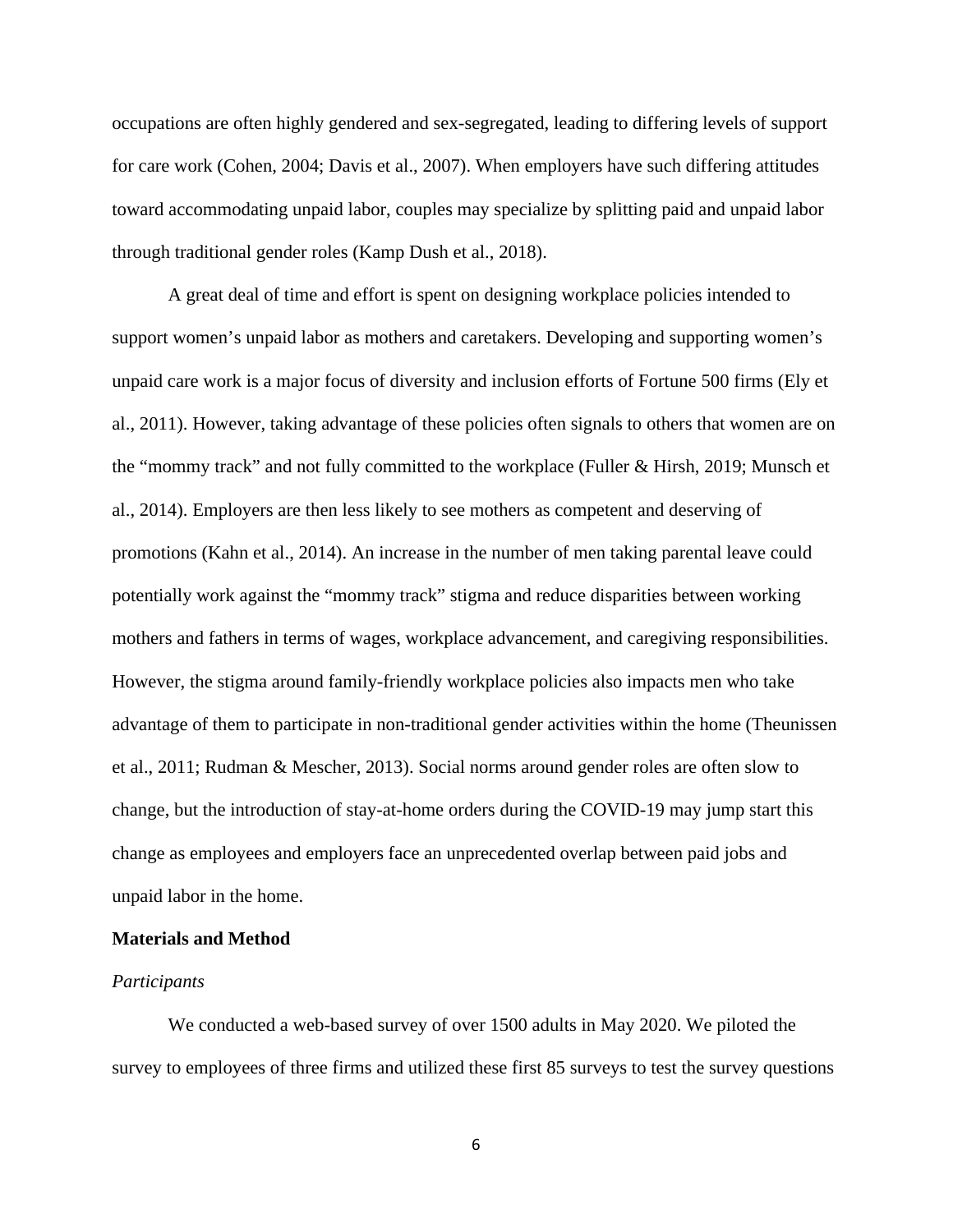and usability. After the initial pilot phase, a Qualtrics panel was used to recruit participants in three waves between May 13 and May 15, 2020. This allowed the research team to review responses for quality and accuracy. Qualtrics provides a pool of panel participants that can be drawn from to create a suitable sample and matches respondent characteristics to the target population. Due to the increase in low response rates and gaps in random-digit dialing surveys, online panels are becoming a more popular means of recruiting survey participants. Recent studies have shown that web-based data collection using crowdsourced samples can be as reliable as responses collected with more traditional methods (Buhrmester et al., 2018; Gosling et al., 2004). Additionally, our research faced a major time constraint in that our team wanted to capture the experience of individuals during what appeared to be the height of the COVID-19 shutdown period.

Our sample consists of all adult respondents living with an opposite-gender spouse or partner in the U.S. Because we focus on the overlap between paid and unpaid work, we restrict our sample to individuals aged 18-65, the standard age range in U.S. labor market studies. A total of 1532 people took the survey; 612 were excluded due to sample restrictions and missing values, leaving a sample of 920 respondents. Exclusion restrictions were as follows: 102 due to missing value for age, 118 due to age outside of the 18-65 range, 12 due to inconsistent responses, 227 due to missing value for sex, and 153 due to not living with an opposite-sex partner, for a total of 612 dropped observations. Our methodology is based on bivariate tests of gender differences in paid and unpaid work as well as estimation of a logistic model of the determinants of job productivity and satisfaction.

*Instruments and Data Analysis*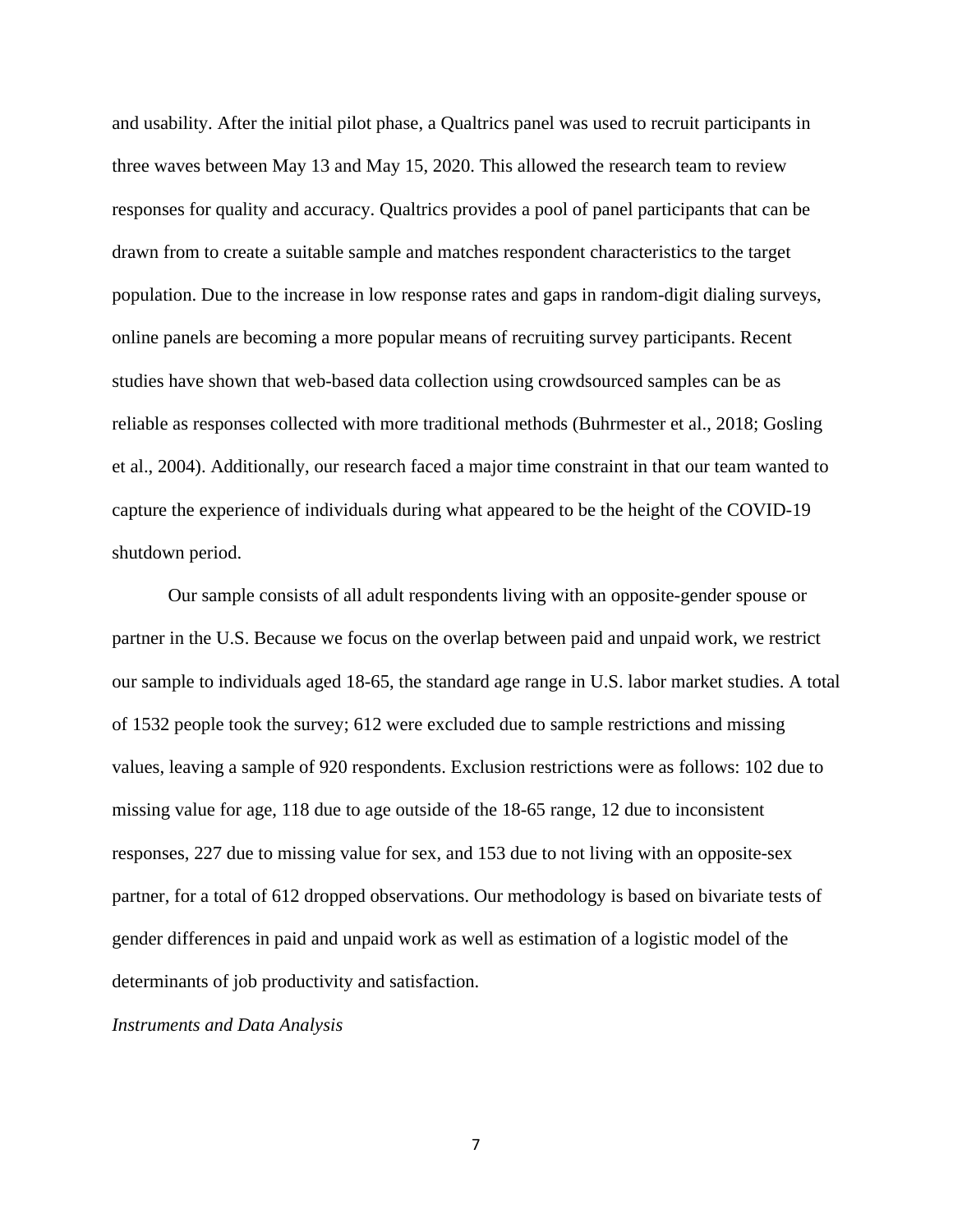To create the survey instrument, we used the instrument developed by Donehower (2020) as a base, and amended it with additional questions on the paid and unpaid work of the respondents' partners. We collected information on work hours, telecommuting, time spent on different types of caring labor and domestic chores, self-reported job satisfaction, self-reported job productivity, and demographic characteristics including gender, race, ethnicity, sexual orientation, age, partner status, and number and age of children. Our use of a survey questionnaire to measure time use has well-established precedents. Studies published on housework typically use questionnaire-based self-reported methods or detailed time diaries (Bianchi et al., 2000; Kamo, 2000).

The methodology is based on a series of bivariate tests of gender differences in paid work characteristics and unpaid care work within the home before and during the pandemic. To test the prediction that the unpaid labor of one's partner positively affects job productivity and satisfaction, we estimated a simple logistic model of the determinants of the change in selfreported job productivity and satisfaction during the pandemic relative to before the pandemic. Independent variables included dummy variables for race, ethnicity, education, and whether or not the respondent has children. We also included continuous variables for age, the change in the partner's share of unpaid work, and the change in hours per day devoted to housework.

### **Results**

#### *Demographics.*

As shown in Table 1, which reports the sample means, the sample is quite diverse in terms of socioeconomic status as measured by education and income. One quarter of the sample is highly educated with some type of postgraduate education, and at the other extreme, 15% of respondents have a high school degree or less. Men are more likely than women to have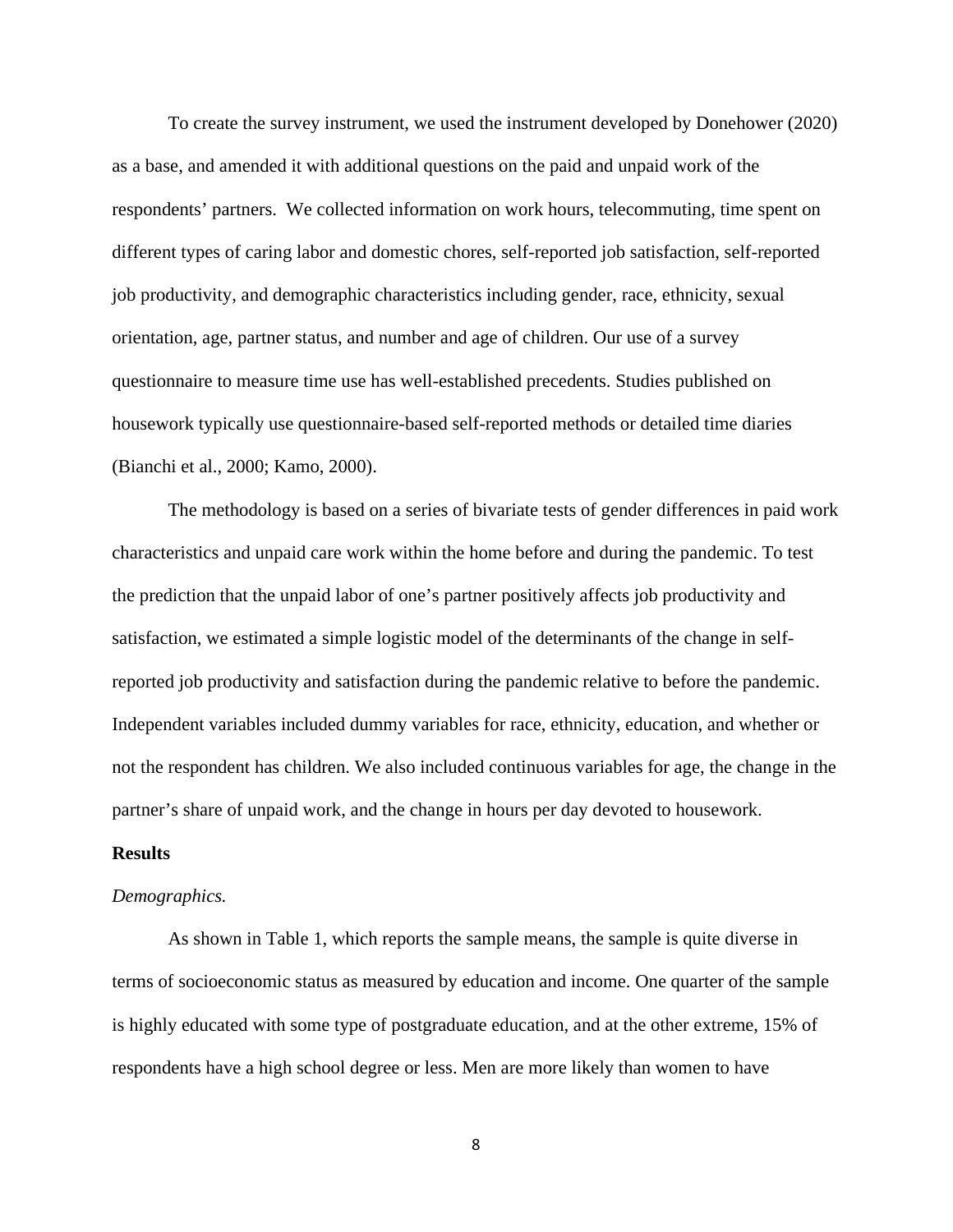postgraduate education, while women have a higher representation among respondents with a college degree or some college. About one fifth of the respondents have more than \$150,000 in household income, and 42% of the respondents are in households earning \$75,000 or less. Women are significantly more likely than men to fall into the lower household income category. In terms of race and ethnicity, 15% of respondents reported that they are non-white, and the vast majority were born in the U.S. Also of note, 79% of the sample reported that they were working in a paid job before the pandemic, with men reporting a higher employment rate than women. On average, 14% of respondents said they lost their paid jobs during the COVID-19 pandemic, with women's rate of job loss substantially higher than that of men (17% versus 9%). Finally, men in the sample were considerably more likely than women to be living in a household that also had an elderly or disabled family member present.

# Insert Table 1 Here

# *Balance of unpaid labor across gender.*

Respondents living with opposite-sex partners reported what they perceived to be the share of unpaid work in the home performed by themselves, their partners, and others in the household (Table 2). Of note, men reported an increase in their own share of unpaid work during the pandemic (from 45% to 48%) and a decrease for their female partners (from 48% to 45%). At the same time, women reported a small increase in the average share of unpaid work that they themselves perform in the home (from 65% to 66%) and also reported a decrease for their male partners' contributions (31% to 29%). Other household members also performed a small share of the household labor, which men thought had fallen somewhat during the pandemic while women reported the opposite. These patterns reflect not only the unequal gendered distribution of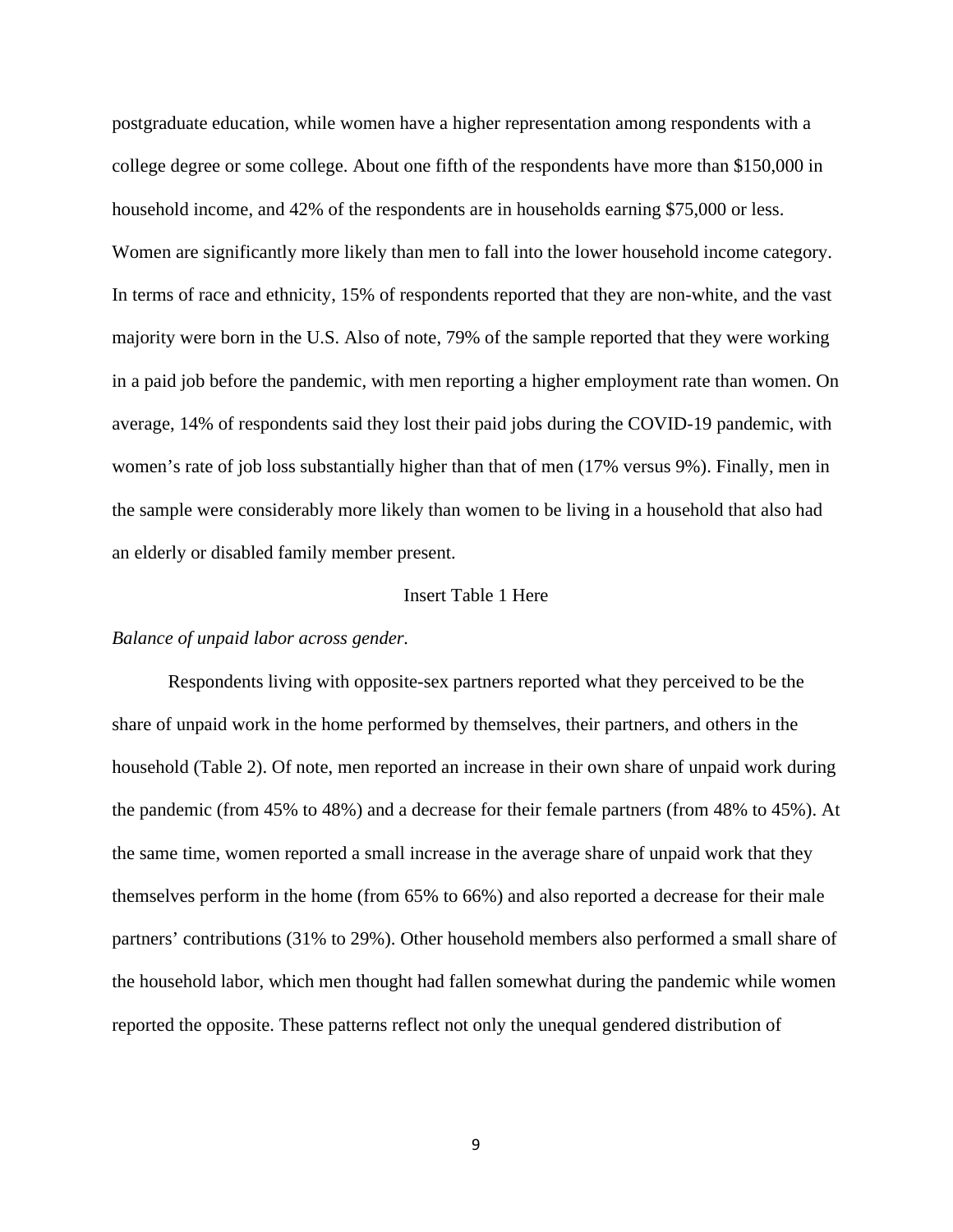household work, but also reporting differences in perceived contributions between men and women that are consistent with prior research (Kiger & Riley, 1996).

#### Insert Table 2 Here

Our data showed that women's hours of unpaid work at home have increased during the pandemic. However, men's workloads have also increased, and in some specific types of caring labor even exceed those of women. Table 2 reports results for the percentage of respondents who worked five or more hours per day in different types of active and supervisory caring labor (childcare, eldercare, disabled care) and housework. As explained in the survey instrument, active care includes hands-on activities such as bathing, feeding, dressing, teaching, playing, and taking to appointments when the respondent is interacting directly with the other person. Supervisory care is when the respondent is not interacting with the other person but is responsible for them and "on-call" should active care be needed. Housework includes cooking, cleaning, shopping, and laundry, and household management activities such as scheduling activities and paying bills.

As shown in the table, the percent of men who reported that they provide at least 5 daily hours of active care for children nearly doubled, rising 15% pre-pandemic to 29%, while for women this share increased from 23% to 37%. Self-reported time devoted to household chores also rose for both men and women, with 11% of men devoting at least 5 hours per day to housework before and 20% during the pandemic, compared to a jump from 15% to 28% for women. Women also did relatively more supervisory childcare than men, with the gap having grown during the pandemic. The gender gaps in active and supervisory childcare and housework during the pandemic are each statistically significant.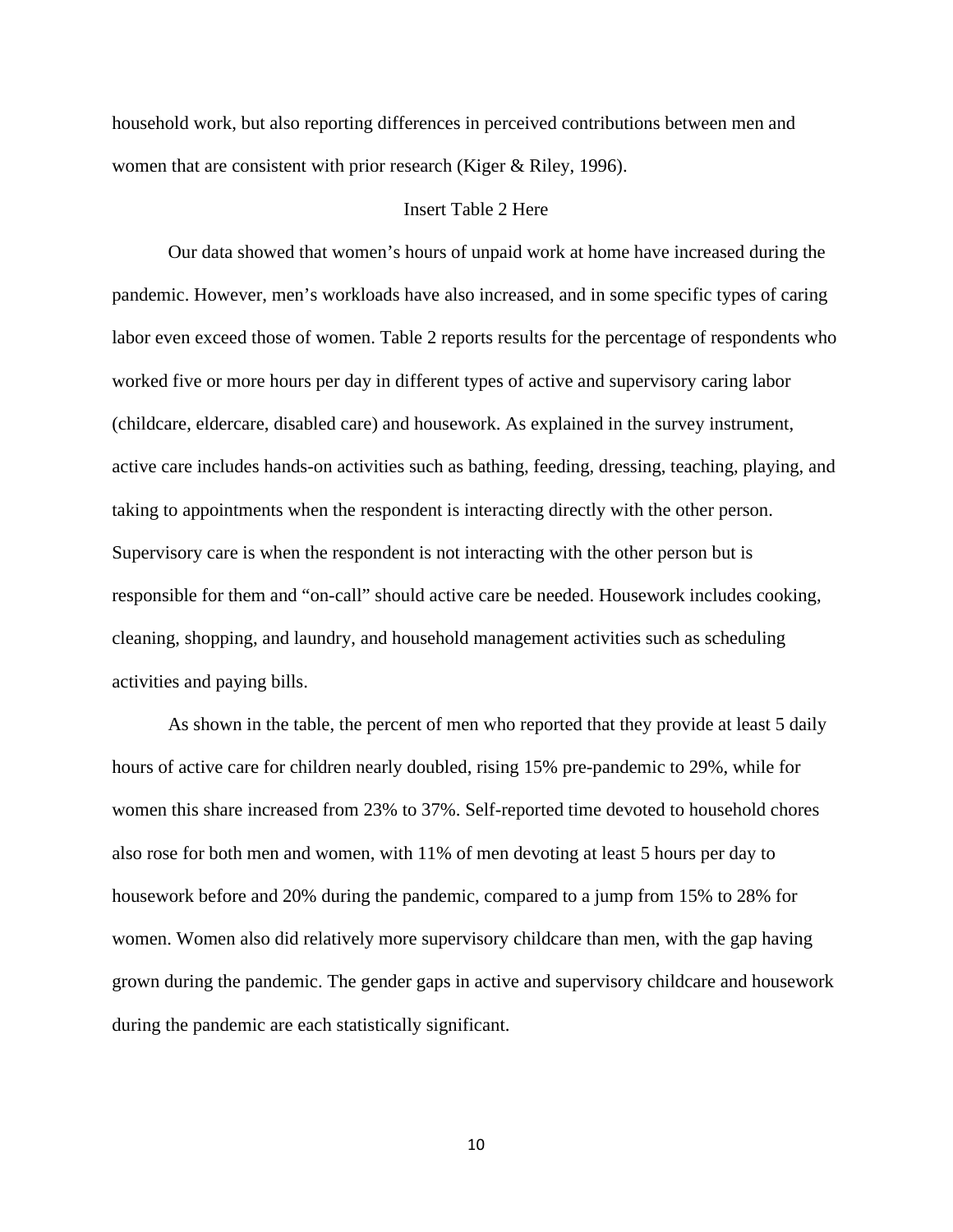While men increased the amount of time they spent on childcare and housework, women were still performing more. Men reported a larger time commitment than that of women to providing care for elderly and disabled family members. During the pandemic, 10% of men were providing at least five hours per day of active eldercare, compared to 7% of women (Table 2). The results are very similar for active care for a disabled family member.

# *Balance of paid labor across gender.*

Respondents reported fewer hours of paid work per week during the COVID-19 pandemic (from an average of 38 to 27 hours per week), and the gender difference is not statistically significant (Table 3). However, there is a considerable gender gap among respondents who reported that they earn more than their partner. Before the pandemic, two-thirds of male respondents said they earned more than their partners compared to less than a quarter of female respondents. This gap narrowed substantially during the pandemic, although men, on average, still reported more frequently than women that they earn more than their partners. As expected, both men and women showed a substantial increase in the likelihood of telecommuting. On average, before the pandemic, 21% of the sample reported working from home at least some days of the week, compared to 57% during the pandemic. The gender difference in the rate of telecommuting is not statistically significant before or during the pandemic, but it does shift in sign: before the pandemic, relatively more women than men were telecommuting while during the pandemic a higher share of men than women reported telecommuting. We also see a large drop in the percent of respondents who reported that their partners work at least 7 hours per day in a paid job. On average, this share dropped from 63% to 45%, with women reporting far more often than men that their partners worked at least 7 hours per day.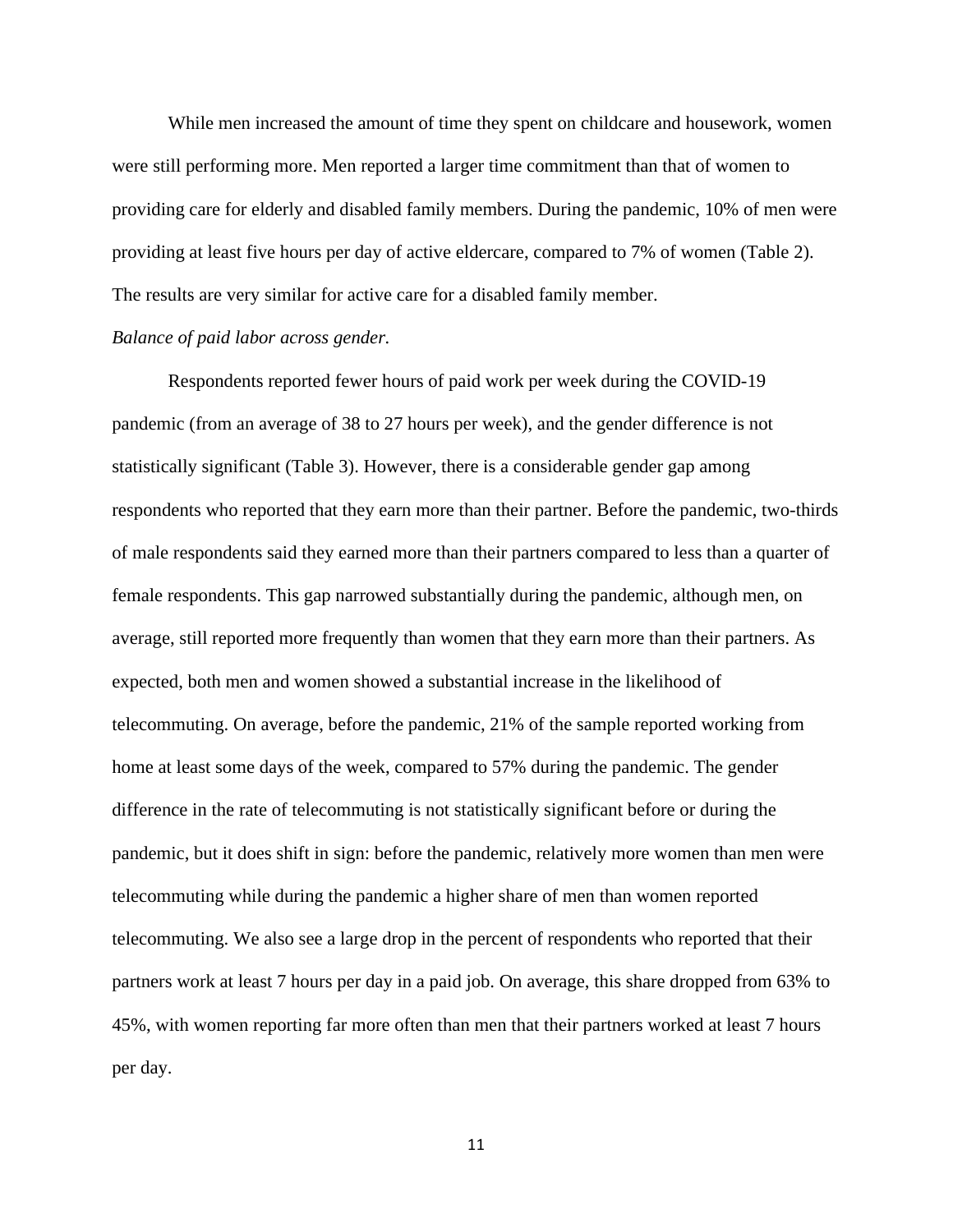# Insert Table 3 Here

### *Job productivity and satisfaction.*

About 72% of respondents said they were as or more satisfied with their jobs during the pandemic than they were before (Table 3). However, men were more likely than women to report greater job satisfaction during the pandemic relative to before, while women were more likely than men to report a drop in their self-reported job satisfaction during the pandemic relative to before. These gender gaps are both statistically significant. Finally, as reported in Table 3, more than two-thirds of the sample said that they were equally or more productive during the pandemic than before, while close to one-third of respondents said they were not as productive. In this case, we found no statistically significant gender differences.

In tests of people with and without children, our analysis reveals that 67% of working mothers reported the same or greater productivity in their paid work after the pandemic hit (Figure 1). The findings were similar for women without children. Not only were women as or more productive during the pandemic, but 71% of mothers also reported equal or higher job satisfaction after the pandemic hit compared to 68% of women without children. In looking more closely at women with children of different ages, we found that mothers of teenagers reported higher rates of job productivity and satisfaction than mothers of very young children. While 69% of women with children aged 13-17 reported equal or more productivity, only 63% of women with very young children (ages 4 or below) reported equal or higher job productivity during the pandemic. Results for job satisfaction were similar.

#### Insert Figure 1 Here

These patterns differed somewhat for men. For fathers, 67% reported the same or more productivity in their paid work after the pandemic hit, whereas 73% of men without children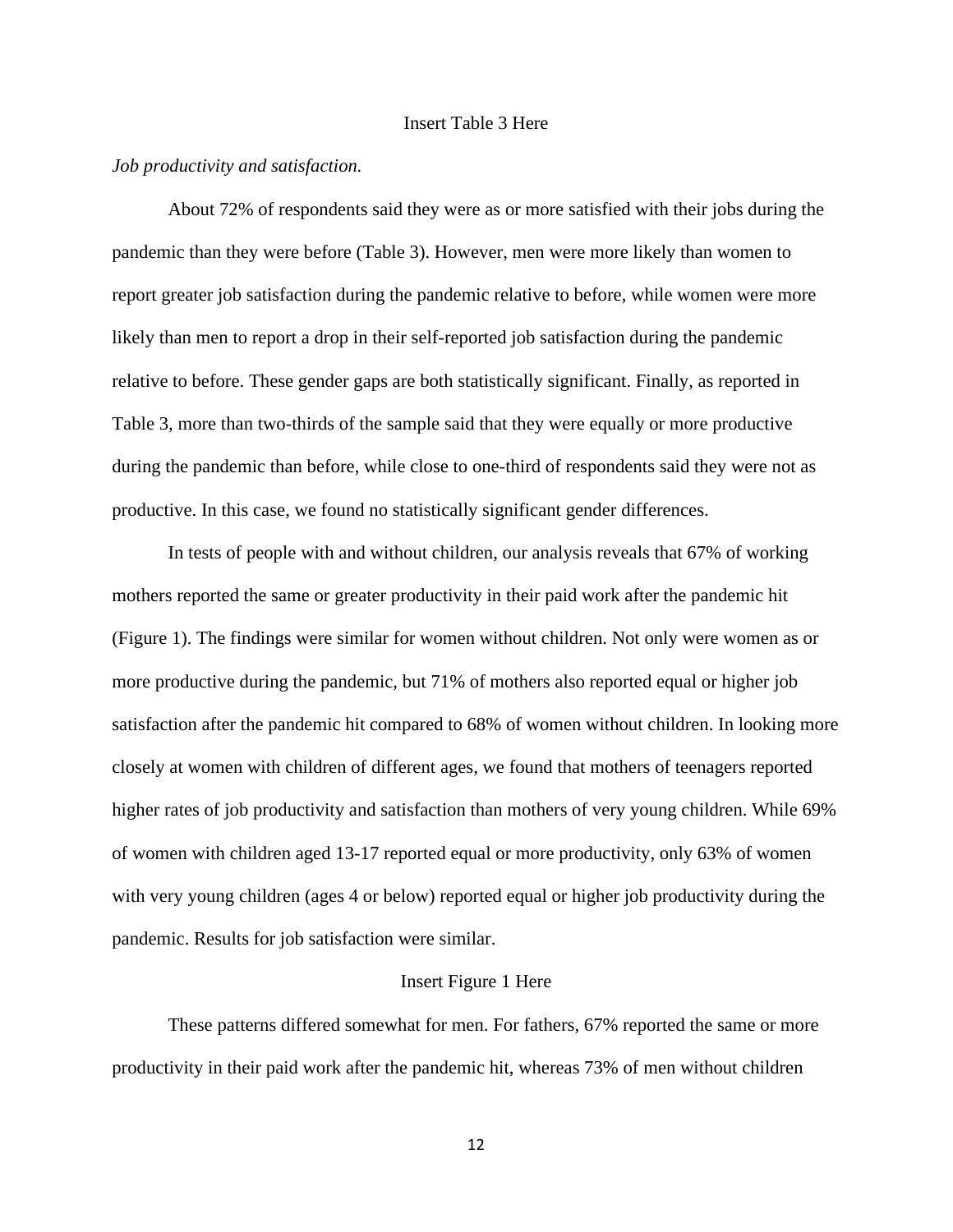reported the same or more productivity. At the same time, 72% of fathers reported equal or higher job satisfaction after the pandemic hit compared to men without children (82%). Of note, mothers experienced greater satisfaction than non-mothers, but fathers showed the reverse. That said, regardless of having children, a majority of both men and women reported that they are just as productive and satisfied with their jobs, if not more so, even though they are predominantly working from home and spending more hours on unpaid labor. As with mothers, a greater proportion of fathers of teenagers reported equal or higher levels of job productivity and satisfaction compared to fathers of very young children.

Finally, we tested the prediction that changes in job productivity and job satisfaction may be impacted by changes in the contribution of one's partner to unpaid labor in the home, particularly for women. To test this assertion we used a logistic regression that controlled for other demographic and work characteristics. Results showed that an increase in men's contribution to unpaid labor within the home has a positive and statistically significant association with women's job productivity and satisfaction during the pandemic (reported as odds ratios in Table 4). As men take on a greater share of the unpaid work at home, women reported a greater odds of being more productive in and satisfied with their paid work. This relationship between a partner's contributions at home and a respondent's job productivity and satisfaction during the pandemic held only for women respondents, not for men. For depiction purposes, we calculated the predicted probability of women's job productivity as a function of the male partner's contribution to total household labor (Figure 2). As the male partner's contribution to household labor increased, the probability of women reporting equal or greater job productivity during the pandemic also increased.

Insert Table 4 Here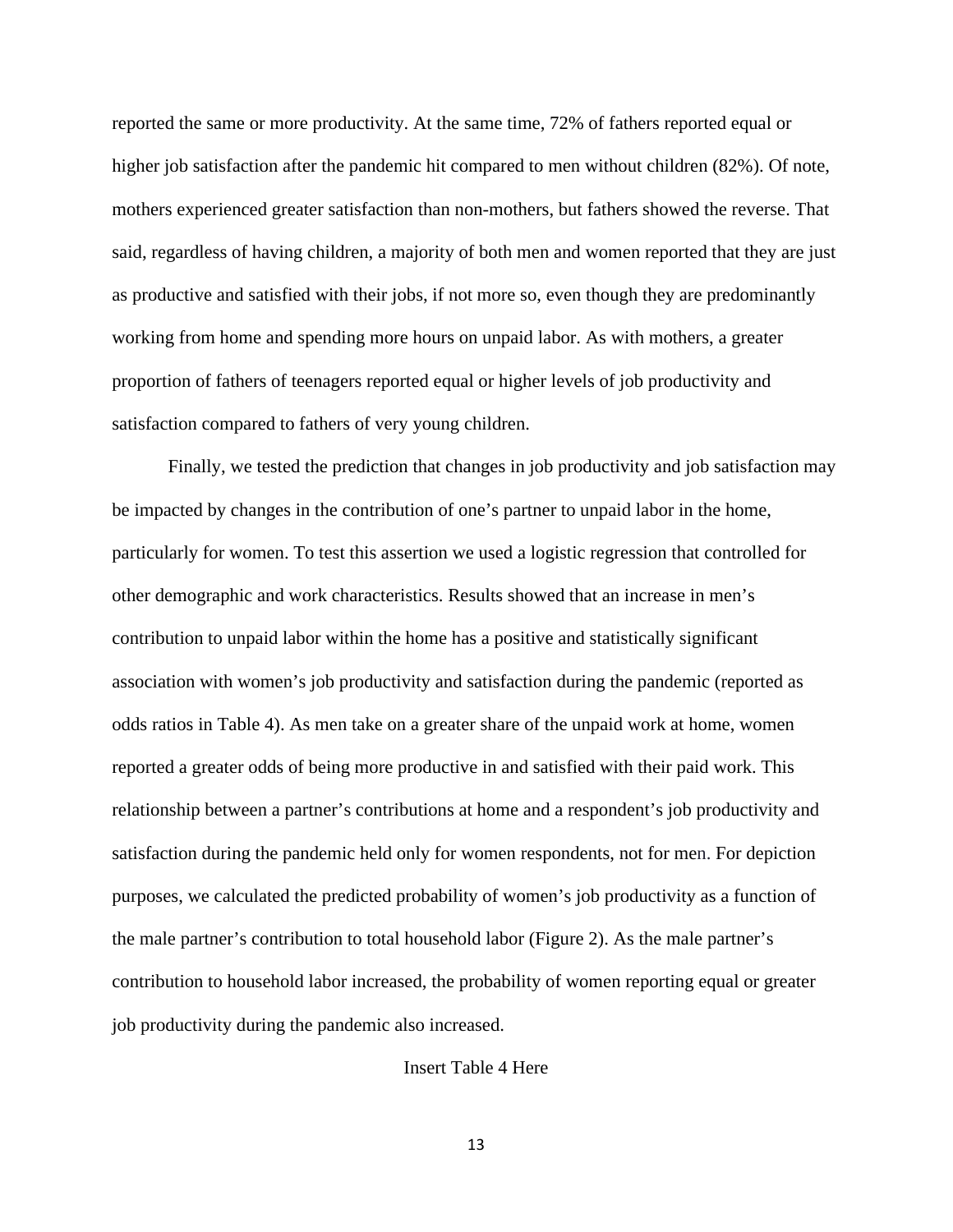#### Insert Figure 2 Here

Men and women also differed in their job productivity and satisfaction by race (Table 4). White men reported substantially lower odds of being as or more productive during the pandemic compared to non-white men, and the same is true of Hispanic men compared to non-Hispanic men. However, white men had substantially greater odds of being satisfied with their jobs during the pandemic compared to non-white men. Among women, there are no statistically significant racial or ethnic differences in job productivity and satisfaction. Results also showed that both job productivity and satisfaction during the pandemic increased with age for women, but not for men. In addition, results showed an inverse relationship for women between the change in their own daily housework hours and their productivity during the pandemic. That is, holding all else constant, an increase in household chores during the pandemic was associated with lower job productivity. This finding is consistent with earlier evidence of greater well-being for women when they have less pressure from the domestic workload (Orbuch & Eyster, 1997). Men, however, experienced greater job satisfaction when they were engaged in more housework. Finally, having children was associated with enhanced job satisfaction for women during the pandemic, but the opposite was true for men.

#### **Discussion**

This study examined changes in paid and unpaid labor within dual-career households as a result of the COVID-19 pandemic lockdown orders. Results showed that, although both men and women experienced an increase in the amount of childcare and housework during the COVID-19 pandemic relative to before, women's unpaid workloads increased relatively more. In contrast and somewhat surprisingly, men reported participating in more unpaid labor related to the care of elderly and disabled family members during the pandemic compared to women. Risks associated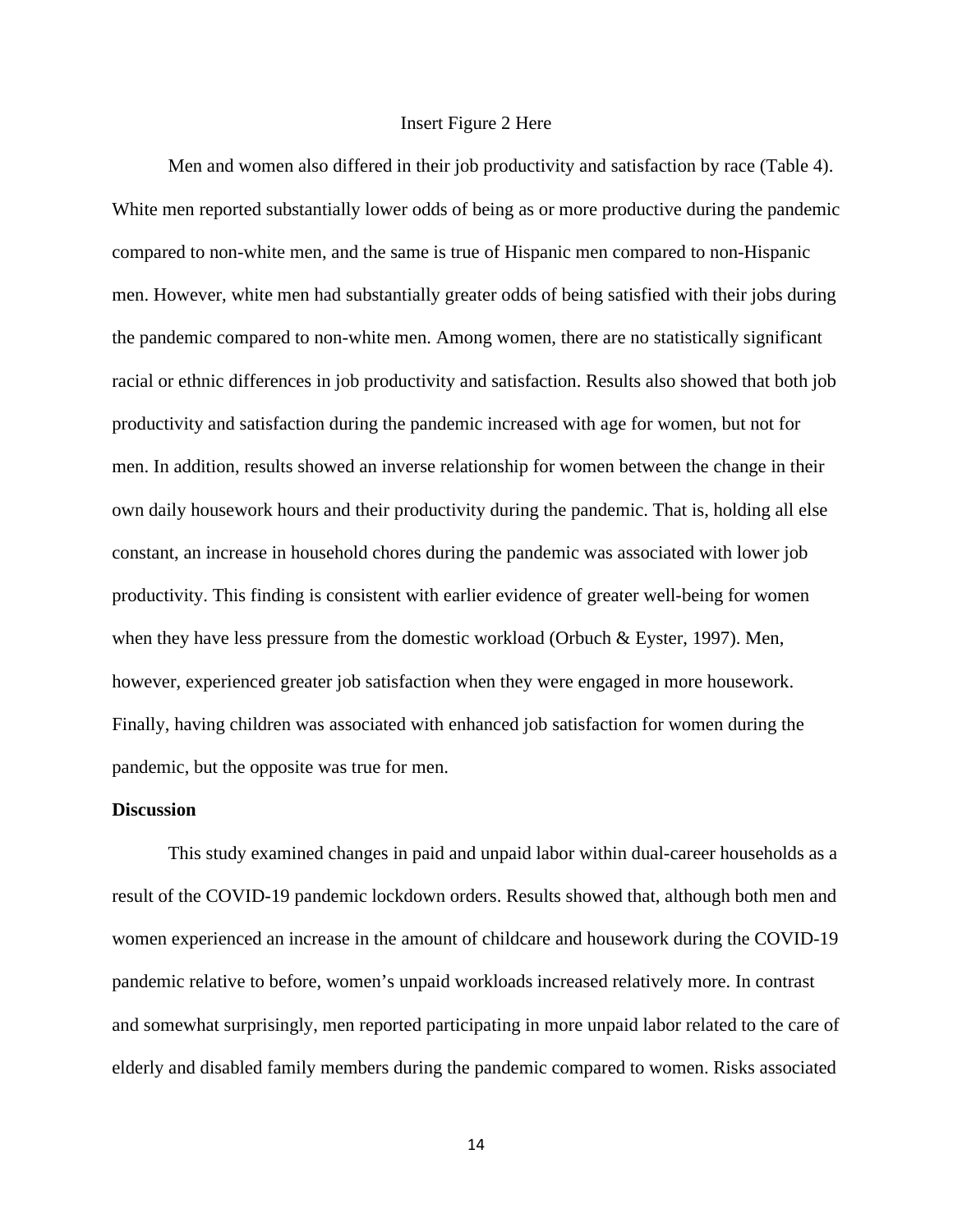with COVID-19 infection made it more difficult to hire home health aides or to place family members in institutionalized care, thus shifting the work into private homes, with men appearing to take on a slightly larger role than women in providing this care.

Interestingly, evidence of a misperception of a partner's contributions to unpaid household labor emerged. Both men and women reported an increase in their own share of unpaid labor during the pandemic lockdown, but a decrease in their partner's share of unpaid labor. This bias is consistent with prior research that finds individuals tend to exhibit a positive illusion in self-perception, whereby people come to view their own performance as slightly better than objective measures (Kiger & Riley, 1996; John & Robbins, 1994). However, this particular finding related to a bias in perception of a partner's household labor contributions has implications for relationship and individual well-being. It suggests that a sizable portion of an individual's contribution to household labor is going unrecognized by their partner. This bias is likely responsible for exacerbating the stress related to balancing work and family, particularly for women. One potential solution to this misperception is for households to keep track of household chores completed by all household members, leaving less room for bias to enter into perceptions.

Despite the increase in unpaid labor at home, the majority of men and women reported that their job productivity and satisfaction were at least as high during the pandemic compared to before the pandemic. Among working parents, job productivity and satisfaction were greater for parents with teenagers as compared to those with younger children, a result most likely explained by the self-sufficiency of teenagers. Although somewhat counterintuitive at first blush, the steady and slightly elevated job productivity and satisfaction reported during the pandemic may be a product of the timing of data collection. In May 2020, the lockdown was still in its infancy and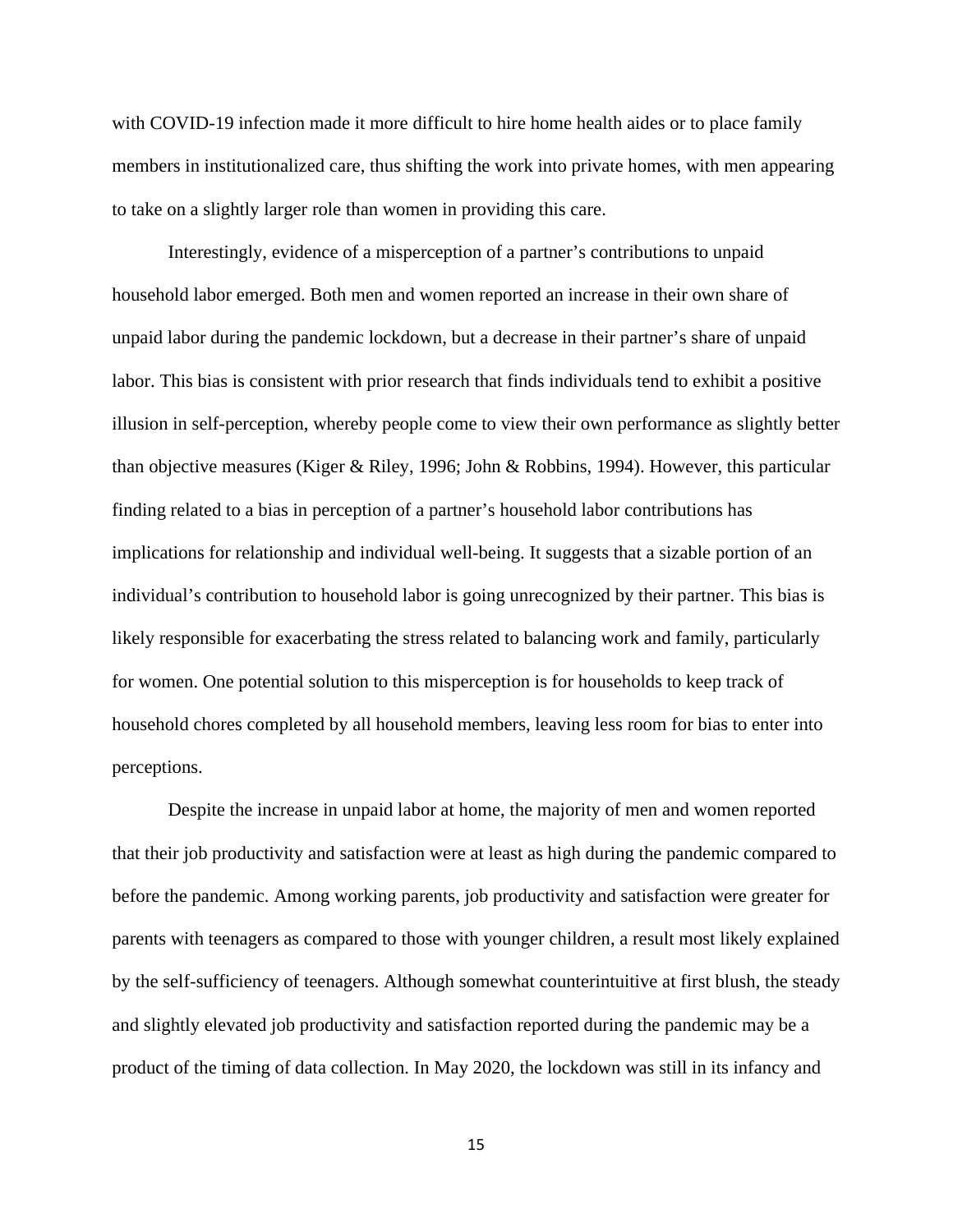the benefits of work-from-home orders such as the elimination of commutes and preparing children to get out the door for school may have contributed to stable or increased job productivity and satisfaction. Future research to determine whether this particular result sustained across time is warranted.

Logistic regression results showed that an increase in men's contribution to unpaid labor within the home had a positive and statistically significant association with women's job productivity and satisfaction during the pandemic. As men took on a greater share of the unpaid work at home, women reported a greater odds of being more productive in and satisfied with their jobs. This relationship between a partner's contributions to unpaid labor at home and a respondent's job productivity and satisfaction during the pandemic held only for women respondents, not for men. This finding is consistent with earlier evidence from the U.S. showing that a more equitable distribution of labor in the home is associated with fewer symptoms of depression among partners (Kalmijn & Monden, 2012). Previous work has also shown that men's participation in housework and childcare at home increases women's well-being and relationship health (Barnett & Hyde, 2001; Orbuch & Eyster, 1997). The increase in men's unpaid work within the home may also accelerate progress toward gender equity (Smith and Johnson 2020).

Taken together, these findings have implications for the future of work. The shifting balance of paid-to-unpaid labor within the home during the COVID-19 pandemic has the potential to alter social norms around the household division of labor and lessen the stigma surrounding beneficial workplace policies that support working parents. With more fathers engaged in caring for children due to stay-at-home orders, the social norms around who provides care within the home may change and de-stigmatize the implicit bias of motherhood that limits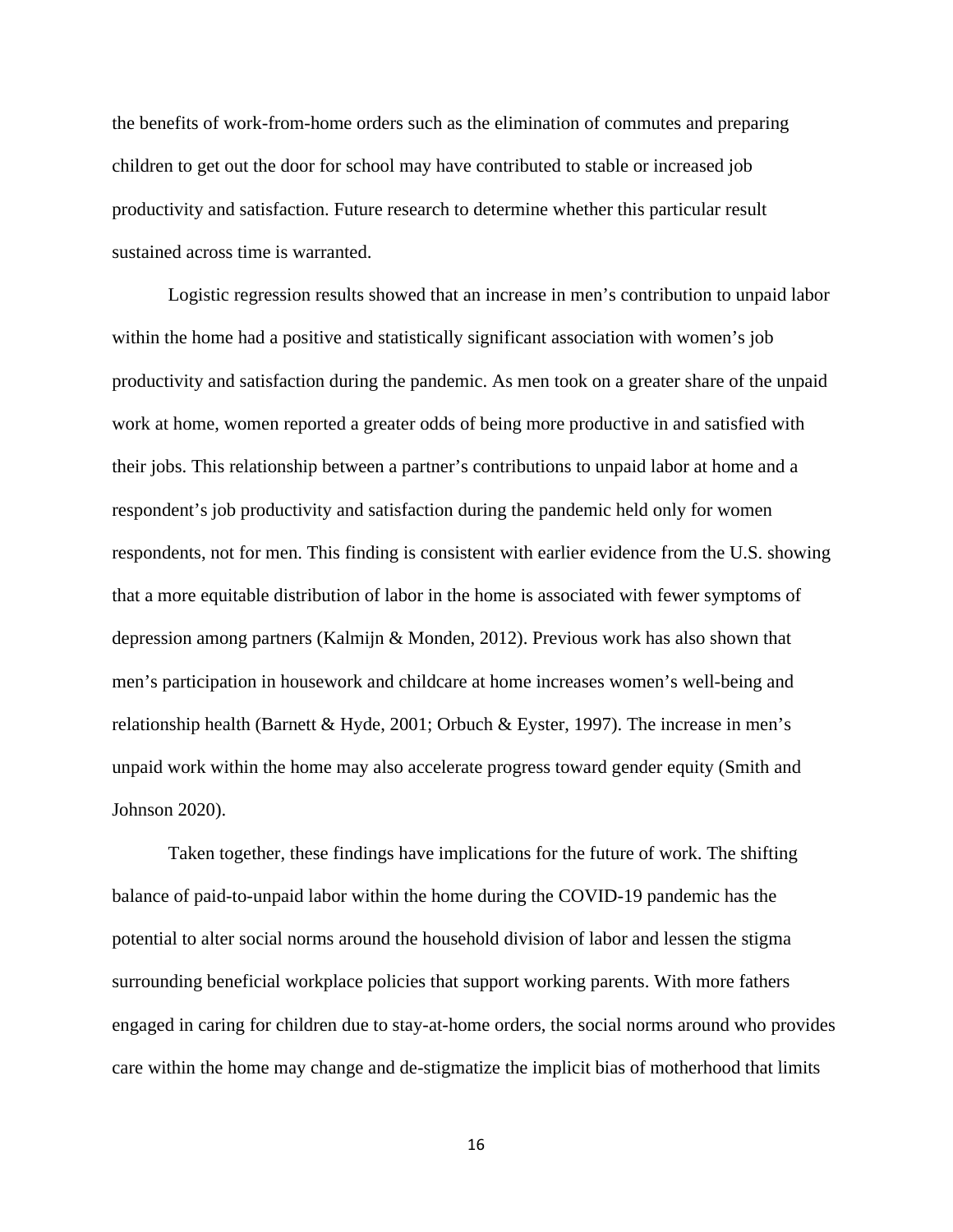women's opportunities for career advancement. As companies extend their work-from-home orders, telecommuting could become the new normal for a larger proportion of the workforce.

The changing landscape of work life now intersecting with home life is poised to shift the descriptive norm (that is, we are all in the balancing act together – men and women), and this new descriptive norm could change the injunctive norm (that is, what we value) (Cialdini et al., 1991). Workplace accommodations and occupational tracks to provide working parents with greater flexibility to meet their parenting demands have long been associated with stigma (Stone & Hernandez, 2013). By way of a virus, this stigma may dissipate as women and men feel less ashamed of creating boundaries around work and home. At the same time, senior management (still predominantly held by men) may drop their preconceptions of diversity and inclusion support programs as signals that women are more committed to their families than the workplace (Perlow & Kelly, 2014). During the pandemic, these same men have needed to deal with juggling their own paid and unpaid work, a change that may pre-empt longer-term changes in views as to what constitutes an ideal worker.

A positive shift in social norms related to gender equity and the stigma of balancing work and family is not inevitable as a result of the pandemic. In fact, it is possible that the disproportionate burden of unpaid labor during the pandemic shouldered by women could weaken the progress women have made in the workplace toward gender parity. This is because more women than men are losing their jobs as a result of the pandemic and one in four employed women are considering scaling back or dropping out of the workforce altogether due to the increased pressure of balancing paid and unpaid labor (McKinsey 2020). Explicit action at the firm and individual level could help ensure that social norms change in a positive direction.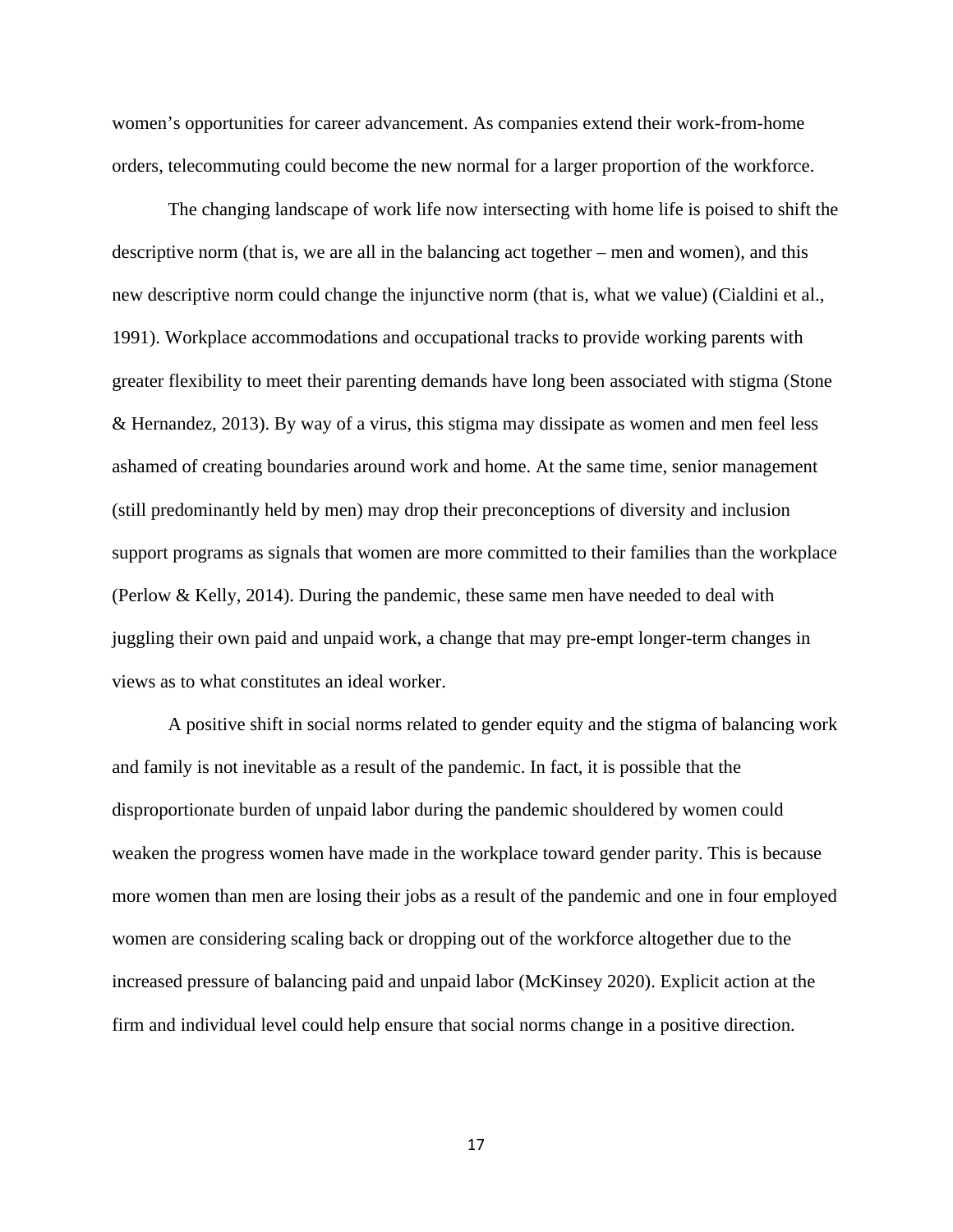There are a number of reforms to workplace practices and government policies that can facilitate changes in the view of an ideal worker to incorporate the domestic sphere. First, senior leadership should take the mask off work-life overlap, and adding an injunctive message (such as one that conveys social approval) can help to eliminate stigma (Schultz et al., 2007). Senior management could create messaging targeted to employees that communicates company support for leave programs, including the message that senior leadership members also have experienced the strain of the literal overlap of work and life occurring at the same time, in the same physical space. This messaging is particularly important because both men and women are stigmatized or feel shame in taking advantage of workplace programs that support leave for unpaid care work (Rudman & Mescher, 2013).

Closely related, senior leadership should be encouraged to take advantage of leave programs. Senior leadership can play an essential role in communicating what the firm values. Perhaps the most optimal way to communicate this is to role model the behavior. This can go a long way to help de-stigmatize taking advantage of family-friendly policies and increase acceptance among all employees. In addition, firms should encourage all employees, both men and women at all levels, to take advantage of employee resource groups (ERGs) and business resource groups (BRGs). Firms originally created these groups to build community and support for marginalized members of a workforce. However, membership should not be limited to those who identify with marginalized groups such as women and racial minorities. For example, firms should encourage the participation of men in women's ERGs and BRGs. Men's participation in these groups can help normalize workplace practices around flexibility because men can contribute to the conversation on the struggle for balance.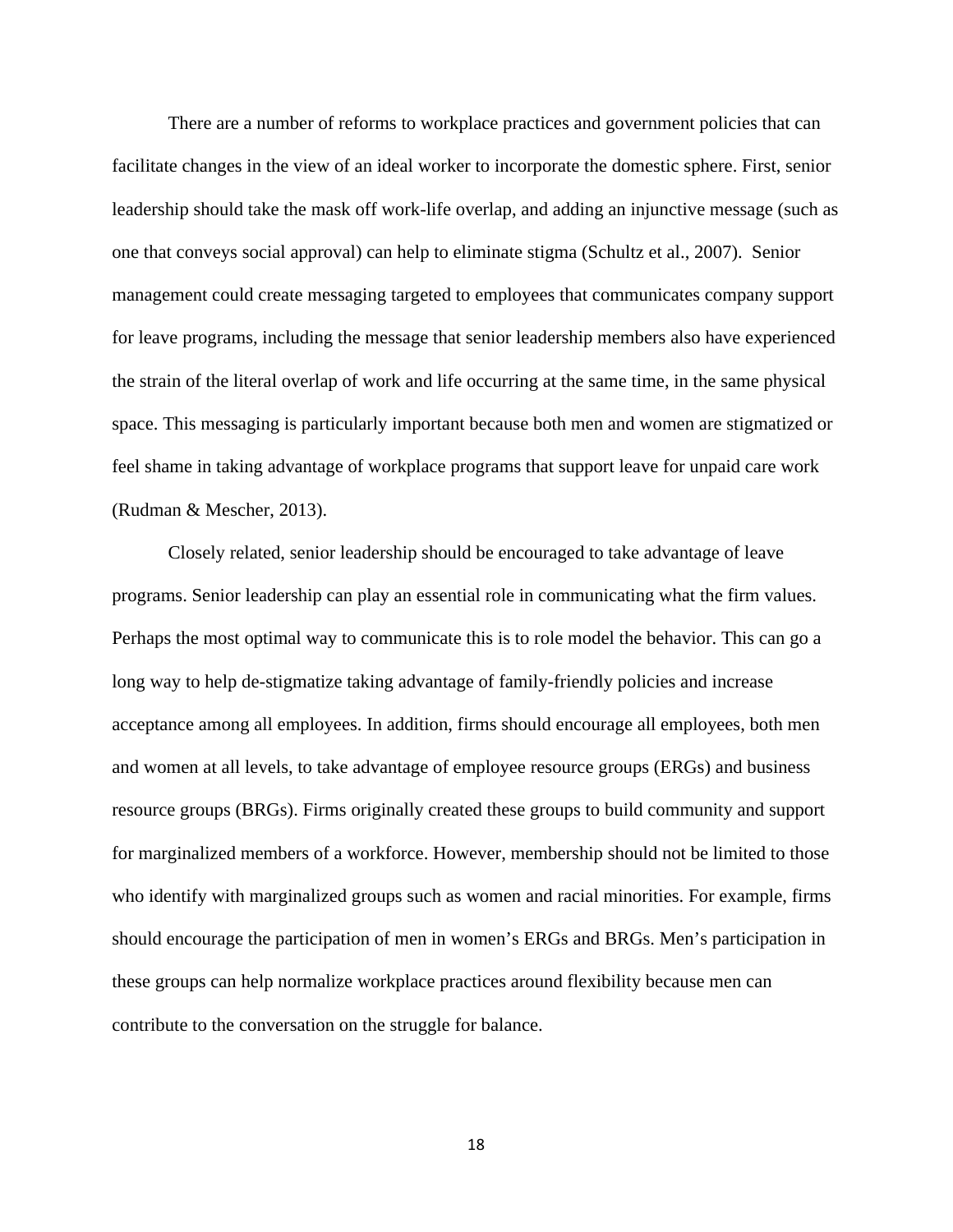Also, working parents should continue to advocate for workplace policies that support their wellbeing. As COVID-19 has ushered in the normalization of telecommuting, working parents can push their employers to adopt other workplace policies such as job sharing and flextime that place value on labor within the home. This can eventually normalize the role of men and women in sharing household labor, making it less associated with feminine roles. Firms should encourage their partners and suppliers to create similar practices to support their workers. To create sustainable workplaces that support working parents, these practices must be supported and reflected by key stakeholders, leadership, employees, clients, and other players.

Finally, the government should develop national legislation that values care. The 2020 CARES act does provide, for the first time, paid family and medical leave during the pandemic to care for a sick or at-risk family member or oneself, and it applies to employees who need to care for children whose schools or daycare facilities closed. However, almost half of the U.S. private sector workforce is not eligible, and the legislation is temporary. The U.S. is one of just three countries in the world without paid parental leave. Results from our survey corroborate the prediction that the COVID-19 lockdown orders have shifted the traditional division of labor. Although women are devoting more time to unpaid household labor during the pandemic, men are also contributing more time to household tasks during lockdown orders and many are witnessing the overlap of paid and unpaid labor firsthand. It is time to leverage this unique time in history to start a national conversation about how to better support working parents. *Limitations, Future Directions, and Conclusion*

A positive feature of our analysis was the rapid-response nature of the survey and our ability to gauge changes in unpaid work responsibilities and job productivity during the pandemic as it was happening. This advantage of speed also came at a cost, primarily in terms of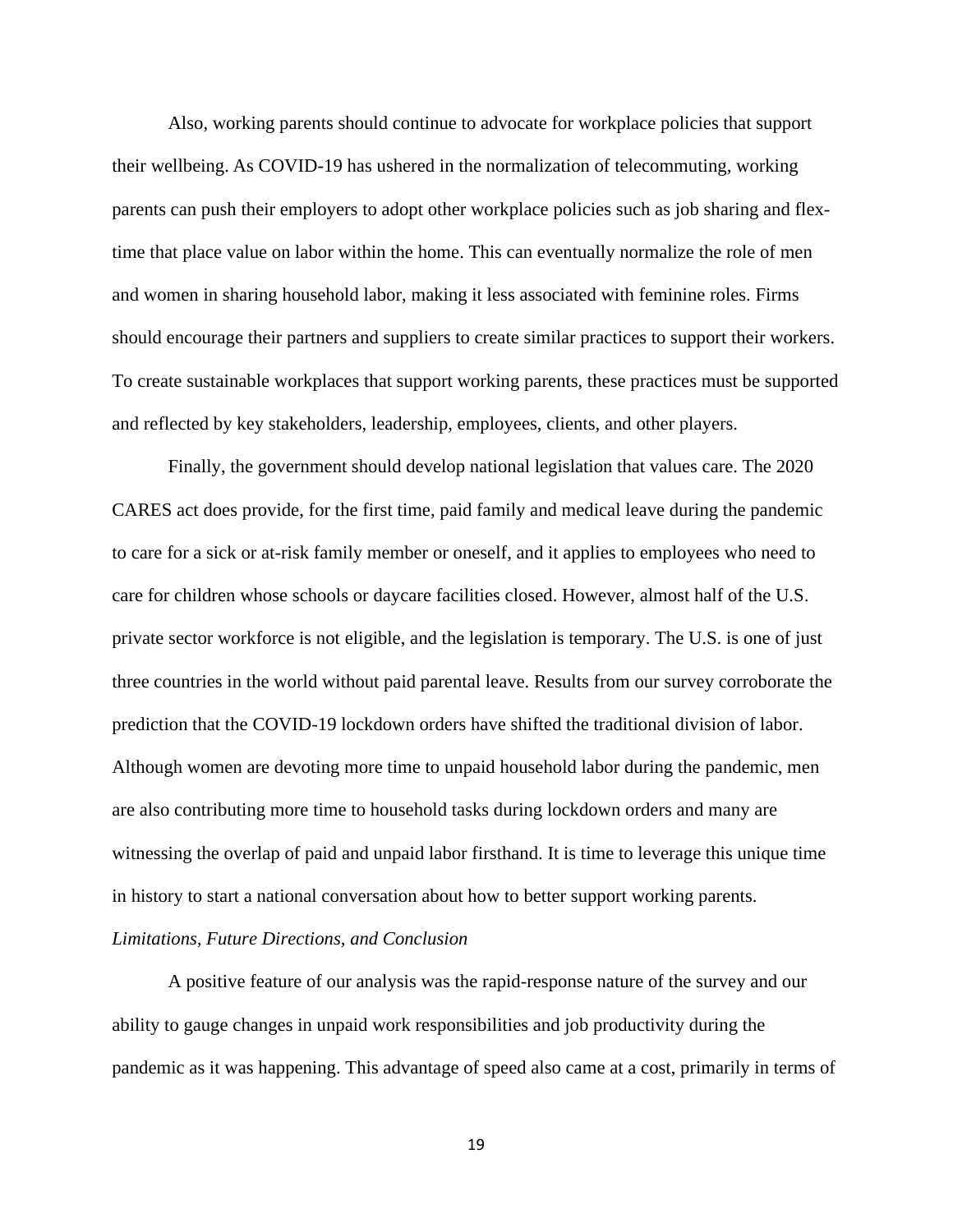needing to use a fairly short survey instrument and a relatively small sample. Administration of this survey took place at an early phase of the pandemic's lockdown orders and, thus, it is unknown how the reported results hold over time. Further, our sample was relatively homogenous and comprised primarily of heterosexual, married individuals. Single men and women, and non-heterosexual people, likely faced unique challenges as a result of the pandemic not captured in our study. These drawbacks point to the need for additional research using a more detailed time use survey, including longitudinal comparisons with more diverse samples, to provide a richer account of how and why unpaid work changed and how it impacted job productivity and satisfaction during throughout the pandemic.

Our survey results offer reason for optimism, particularly in terms of how men's increased contributions at home relate to women's increased job productivity and satisfaction. Although the question of how these effects hold up over time remains, many signs point to the U.S. emerging from this pandemic with less distinct gender norms that may neutralize the stigma of the mommy track, making retention and promotion in the workforce easier for women. The current challenge for working mothers in particular is to endure the disruptions caused by this global pandemic so they may benefit from a more agile work environment in the future.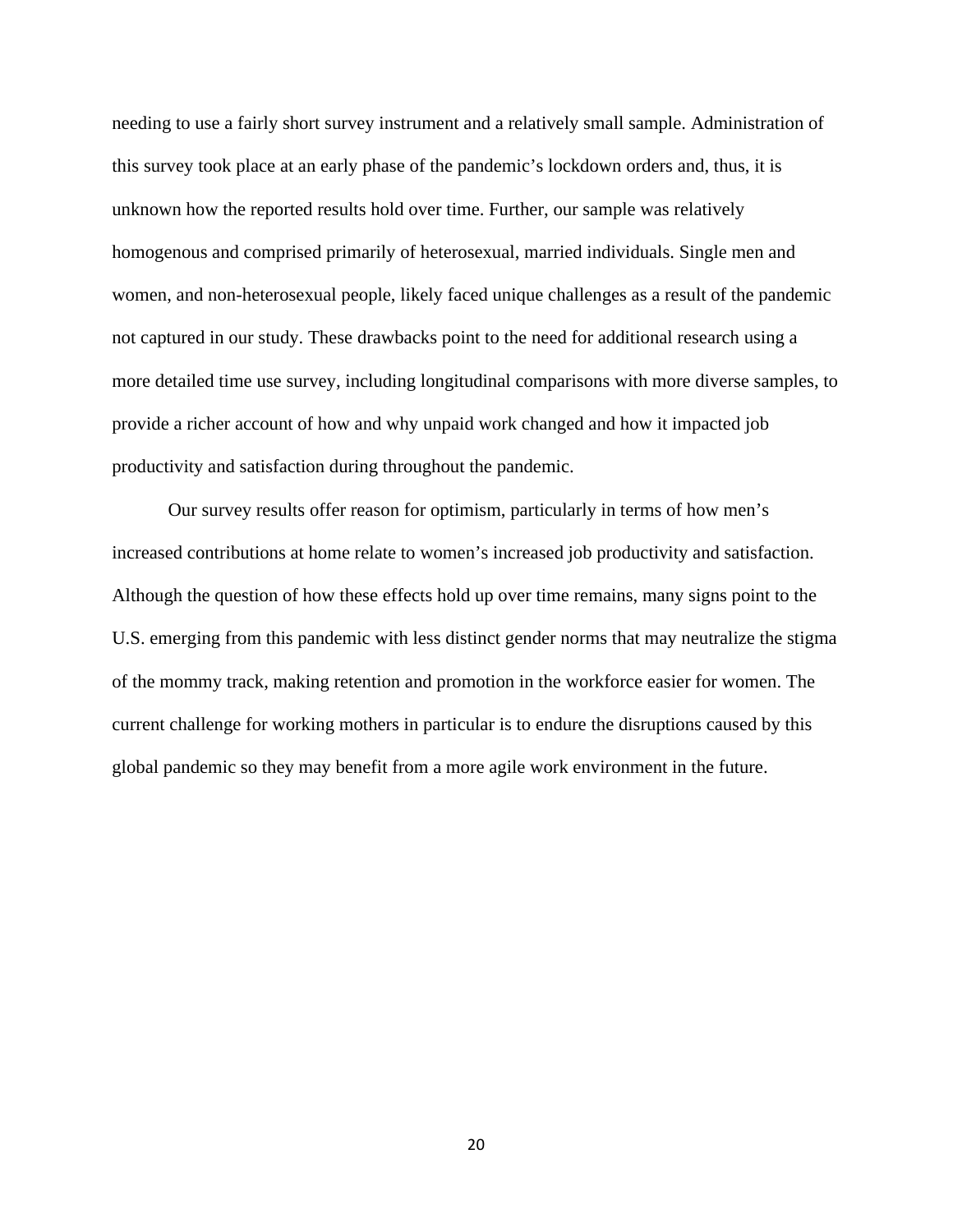# **References**

- Alon, T., Doepke, M., Olmstead-Rumsey, J., & Tertilt, M. (2020). The Impact of the Coronavirus Pandemic on Gender Equality. *Covid Economics Vetted and Real-Time Papers 4*, 62-85.
- Bahn, K., Cohen, J., & Rodgers, Y. (2020). A Feminist Perspective on COVID-19 and the Value of Care Work Globally. *Gender, Work & Organization,* 2*7*(5), 695-699.
- Barnett, R. C., & Hyde, J. S. (2001). Women, Men, Work, and Family: An Expansionist Theory. *American Psychologist*, *56*(10), 781-796.
- Bianchi, S. M., Milkie, M. A., Sayer, L. C., & Robinson, J. P. (2000). Is Anyone Doing the Housework? Trends in the Gender Division of Household Labor. *Social Forces*, *79*(1), 191-228.
- Blair-Loy, M. (2003). *Competing Devotions: Career and Family Among Women Executives*. Cambridge, MA: Harvard University Press.
- Blau, F. D., & Kahn, L. M. (2017). The gender wage gap: Extent, trends, and explanations. *Journal of Economic Literature*, *55*(3), 789-865.
- Buhrmester, M. D., Talaifar, S., & Gosling, S. D. (2018). An Evaluation of Amazon's Mechanical Turk, Its Rapid Rise, and Its Effective Use. *Perspectives on Psychological Science*, *13*(2), 149–154.
- Chen, Z., Fiske, S.T., & Lee, T.L. (2009). Ambivalent Sexism and Power-Related Gender-role Ideology in Marriage. *Sex Roles*, *60*, 765-778.
- Cialdini, R.B., Kallgren, C.A., & Reno, R.R. (1991). A Focus Theory of Normative Conduct. *Advances in Experimental Social Psychology, 24*, 201-234.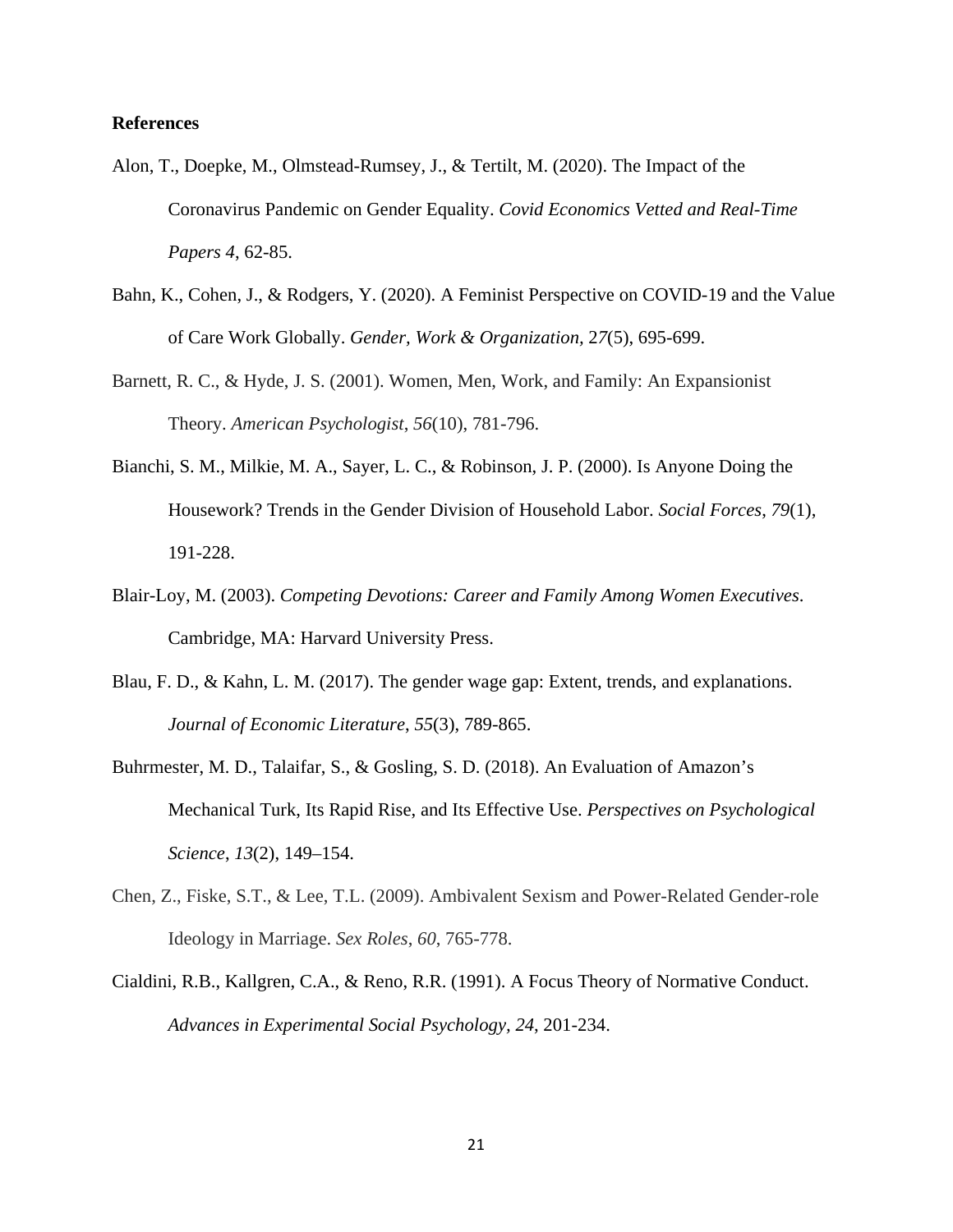Cohen, P. N. (2004). The Gender Division of Labor: "Keeping House" and Occupational Segregation in the United States. *Gender and Society*, *18*(2), 239-252.

Coltrane, S. (2010). Gender Theory and Household Labor. *Sex Roles*, *63*(11), 791-800.

- Cunningham, M. (2001). Parental Influences on the Gendered Division of Housework. *American Sociological Review, 66*, 184-203.
- Davis, S. N., Greenstein, T. N., & Gerteisen Marks, J. P. (2007). Effects of Union Type on Division of Household Labor: Do Cohabiting Men Really Perform More Housework? *Journal of Family Issues*, *28*(9), 1246-1272.
- Donehower, G. (2020). Unpaid Care Work and Covid19: Counting Your Work, so Your Work Counts. https://www.countingwomenswork.org/news/unpaid-care-work-and-covid19 take-the-survey.
- Ely, R. J., Ibarra, H., & Kolb, D. M. (2011). Taking Gender Into Account: Theory and Design for Women's Leadership Development Programs. *Academy of Management Learning & Education*, *10*(3), 474-493.
- Enarson, E. P. (2000). *Gender and Natural Disasters*. Geneva: International Labour Organization.
- Folbre, N. (1995). 'Holding hands at midnight': The paradox of caring labor. *Feminist Economics, 1*(1), 73-92.
- Friedemann-Sánchez, G., & Griffin, J. M. (2011). Defining the Boundaries between Unpaid Labor and Unpaid Caregiving: Review of the Social and Health Sciences Literature. *Journal of Human Development and Capabilities*, *12*(4), 511-534.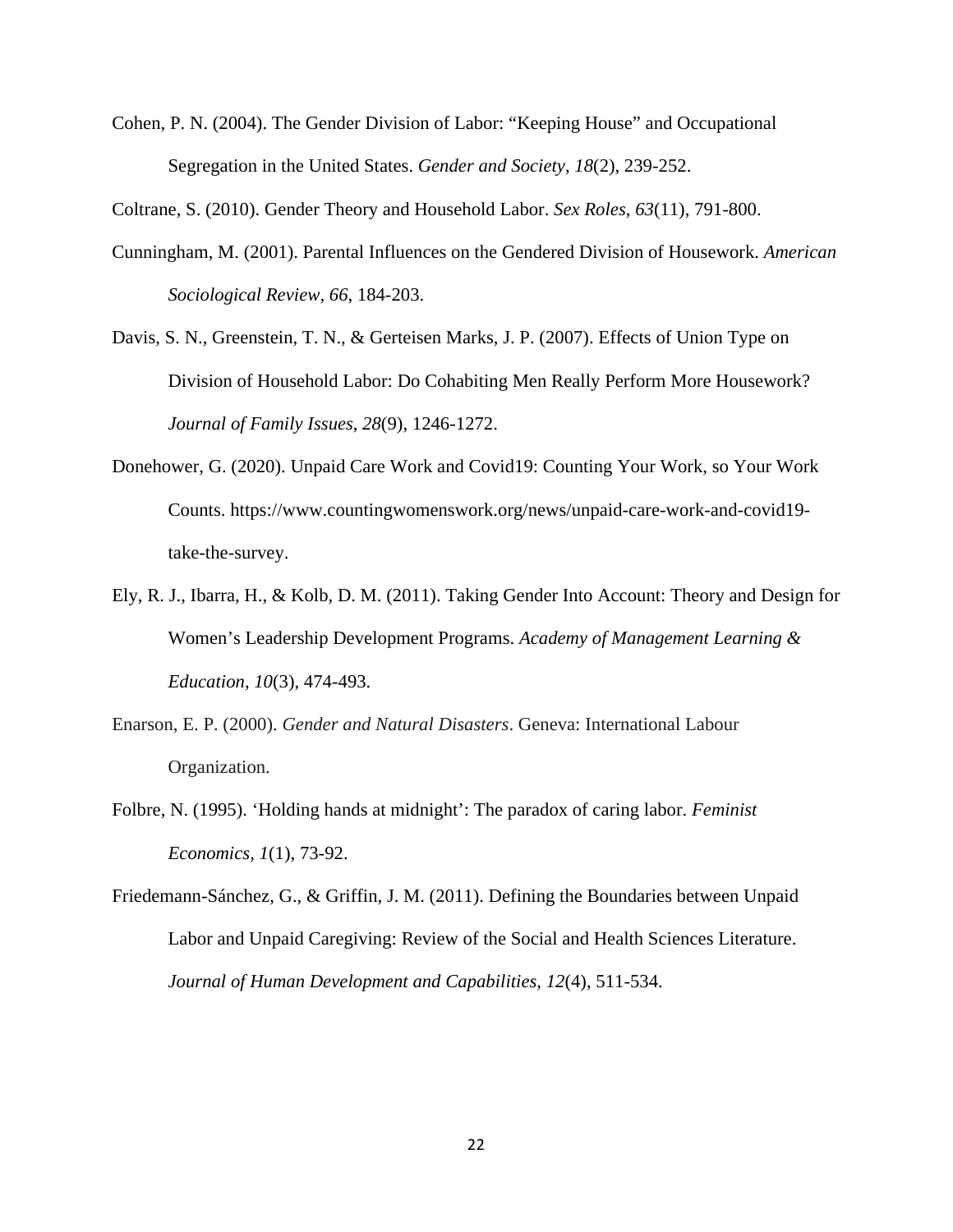- Fuller, S., & Hirsh, C. E. (2019). "Family-Friendly" Jobs and Motherhood Pay Penalties: The Impact of Flexible Work Arrangements Across the Educational Spectrum. *Work and Occupations*, *46*(1), 3-44.
- Gosling, S. D., Vazire, S., Srivastava, S., & John, O. P. (2004). Should We Trust Web-Based Studies? A Comparative Analysis of Six Preconceptions About Internet Questionnaires. *American Psychologist*, *59*(2), 93-104.
- Greenstein, T. N. (2000). Economic Dependence, Gender, and the Division of Labor in the Home: A Replication and Extension. *Journal of Marriage and Family*, *62*(2), 322-335.
- John, O. P., & Robins, R. W. (1994). Accuracy and bias in self-perception: individual differences in self-enhancement and the role of narcissism. *Journal of Personality and Social Psychology*, *66*(1), 206-219.
- Kahn, J. R., García-Manglano, J., & Bianchi, S. M. (2014). The motherhood penalty at midlife: Long‐term effects of children on women's careers. *Journal of Marriage and Family*, *76*(1), 56-72.
- Kalmijn, M., & Monden, C. W. (2012). The Division of Labor and Depressive Symptoms at the Couple Level: Effects of Equity or Specialization? *Journal of Social and Personal Relationships, 29*(3), 358-374.
- Kamo, Y. (2000). 'He Said, She Said': Assessing Discrepancies in Husbands' and Wives' Reports on the Division of Household Labor. *Social Science Research*, *29*(4), 459-476.
- Kamp Dush, C. M., Yavorsky, J. E., & Schoppe-Sullivan, S. J. (2018). What Are Men Doing while Women Perform Extra Unpaid Labor? Leisure and Specialization at the Transitions to Parenthood. *Sex Roles*, *78*(11), 715-730.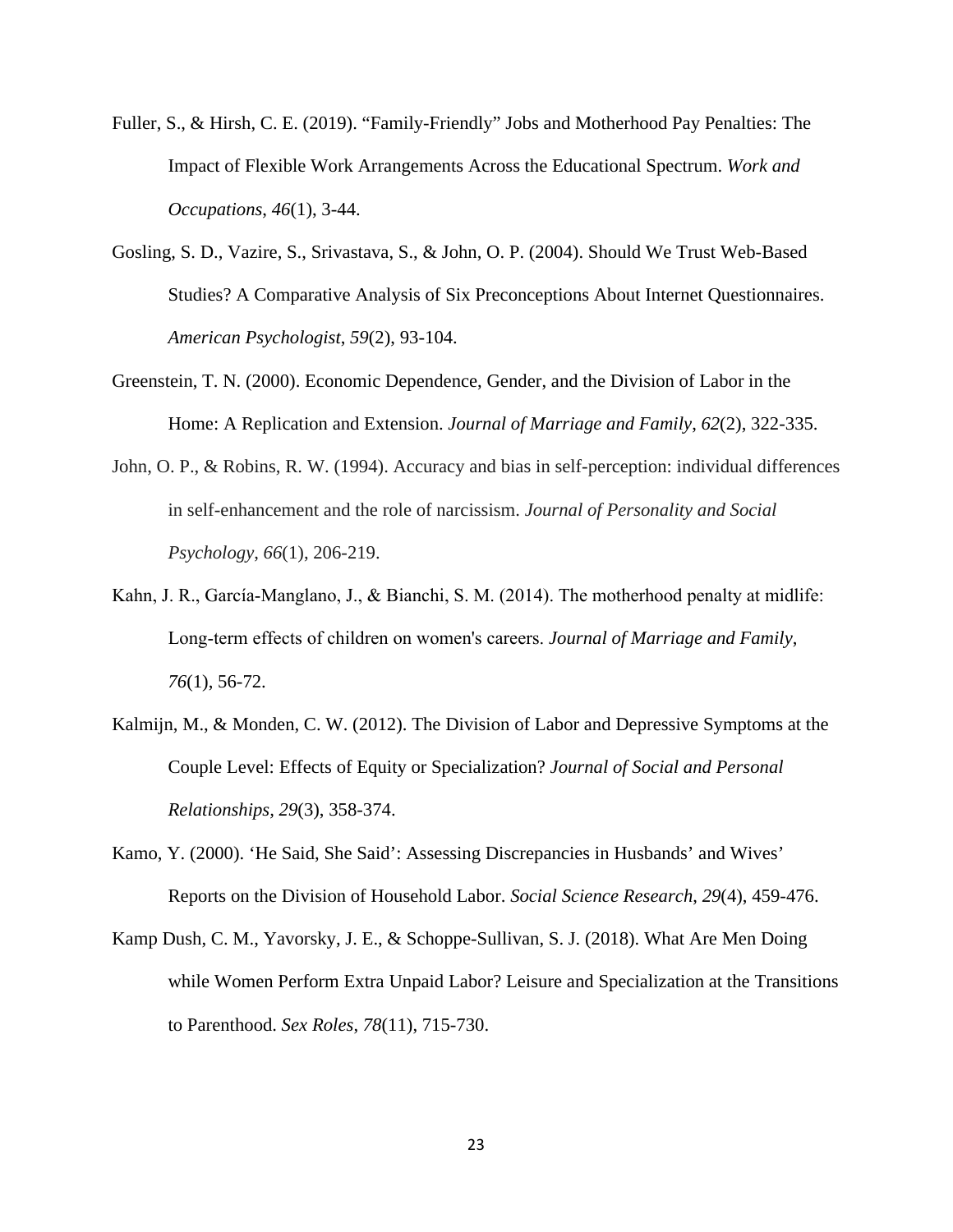- Kane, E. W. (2000). Racial and Ethnic Variations in Gender-related Attitudes. *Annual Review of Sociology*, *26*(1), 419-439.
- Kiger, G., & Riley, P. J. (1996). Gender Differences in Perceptions of Household Labor. *The Journal of Psychology*, *130*(4), 357-370.
- Lachance-Grzela, M., & Bouchard, G. (2010). Why Do Women Do the Lion's Share of Housework? A Decade of Research. *Sex Roles*, *63*(11), 767-780.

McKinsey & Company (2020). "Women in the Workplace" [https://wiw-report.s3.amazonaws.com/Women\\_in\\_the\\_Workplace\\_2020.pdf](https://wiw-report.s3.amazonaws.com/Women_in_the_Workplace_2020.pdf)

- Munsch, C. L., Ridgeway, C. L., & Williams, J. C. (2014). Pluralistic Ignorance and the Flexibility Bias: Understanding and Mitigating Flextime and Flexplace Bias at Work. *Work and Occupations*, *41*(1), 40-62.
- Orbuch, T. L., & Eyster, S. L. (1997). Division of Household Labor among Black Couples and White Couples. *Social Forces*, *76*(1), 301-332.
- Özkazanç‐Pan, B., & Pullen, A. (2020). Gendered labour and work, even in pandemic times. *Gender, Work, and Organization, 27*(5), 675-676.
- Perlow, L. A., & Kelly, E. L. (2014). Toward a Model of Work Redesign for Better Work and Better Life. *Work and Occupations*, *41*(1), 111-134.
- Rudman, L. A., & Mescher, K. (2013). Penalizing Men Who Request a Family Leave: Is Flexibility Stigma a Femininity Stigma? *Journal of Social Issues*, *69*(2), 322-340.
- Schultz, P. W., Nolan, J. M., Cialdini, R. B., Goldstein, N. J., & Griskevicius. V. (2007). The Constructive, Destructive, and Reconstructive Power of Social Norms. *Psychological Science, 18*(5), 429-434.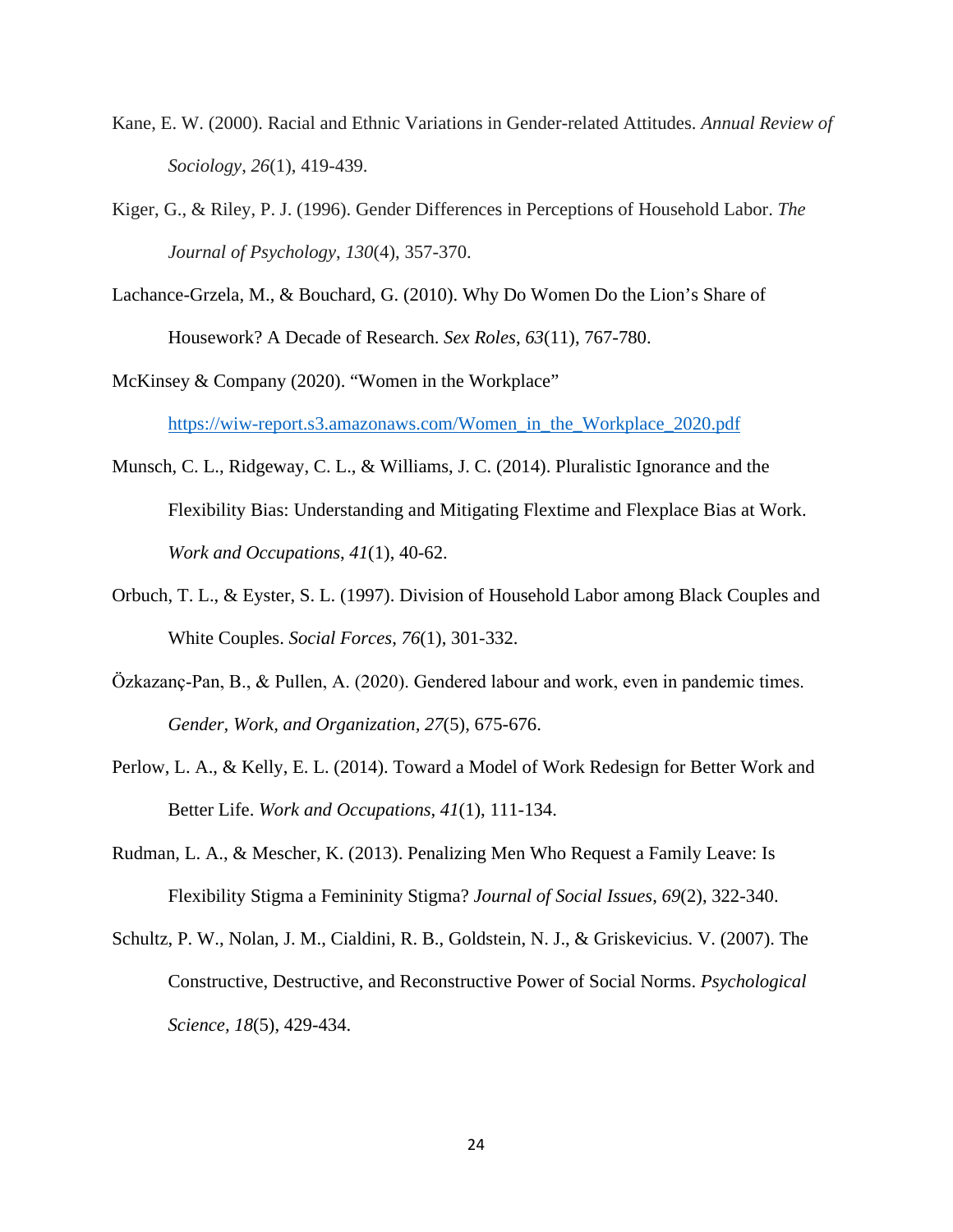- Smith, D, & Johnson, W. B. (2020). *Good Guys: How Men Can Be Better Allies for Women in the Workplace*. Cambridge, MA: Harvard Business Review Press.
- Stone, P., & Hernandez, L. A. (2013). The All-or-Nothing Workplace: Flexibility Stigma and "Opting Out" Among Professional-Managerial Women. *Journal of Social Issues*, *69*(2), 235-256.
- Thébaud, S. (2010). Masculinity, Bargaining, and Breadwinning: Understanding Men's Housework in the Cultural Context of Paid Work. *Gender and Society*, *24*(3), 330-354.
- Theunissen, G., Verbruggen, M., Forrier, A., & Sels, L. (2011). Career sidestep, wage setback? The impact of different types of employment interruptions on wages. *Gender, Work & Organization*, *18*(S1), e110-e131.
- Wenham, C., Smith, J., & Morgan, R. (2020). COVID-19: The Gendered Impacts of the Outbreak. *The Lancet*, *395*(10227), 846-848.
- Wight, V. R., Bianchi, S. M., & Hunt, B. R. (2013). Explaining Racial/Ethnic Variation in Partnered Women's and Men's Housework: Does One Size Fit All? *Journal of Family Issues*, *34*(3), 394-427.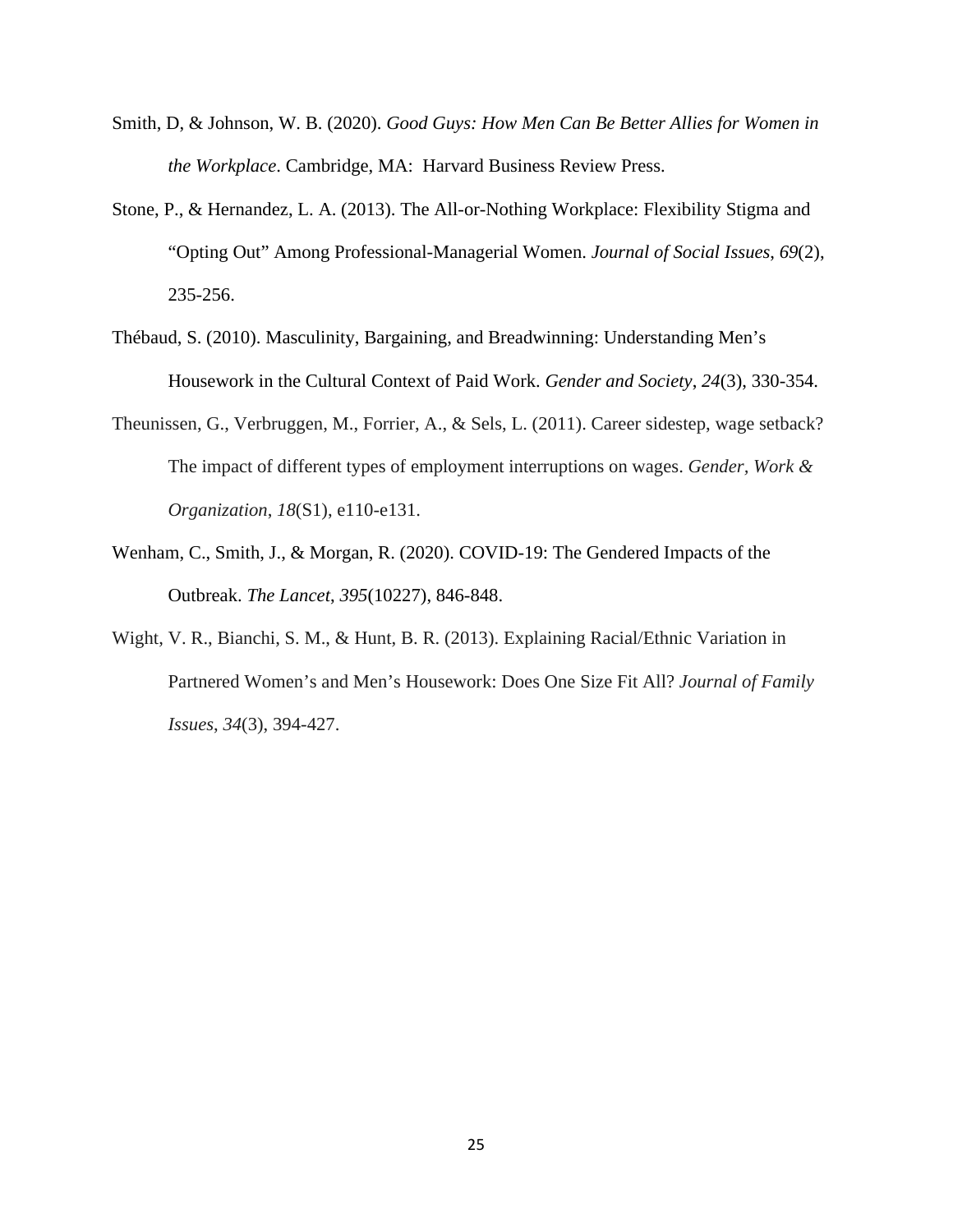|                            | Total | <b>Standard</b><br>Deviation | Male  | Female | Difference<br>$(M-F)$ |
|----------------------------|-------|------------------------------|-------|--------|-----------------------|
| Female                     | 57.4% | 49.5%                        |       | -      | -                     |
| Age (years)                | 41.7  | 12.1                         | 44.8  | 39.3   | $5.4*$                |
| Race is white              | 84.5% | 36.3%                        | 86.5% | 83.0%  | 3.5%                  |
| Hispanic                   | 11.6% | 32.1%                        | 9.9%  | 12.9%  | $-2.9%$               |
| Born in U.S.               | 93.3% | 25.1%                        | 94.4% | 92.4%  | 2.0%                  |
| Education                  |       |                              |       |        |                       |
| High school degree or less | 15.0% | 35.7%                        | 15.8% | 14.4%  | 1.4%                  |
| Some college/2yr degree    | 29.9% | 45.8%                        | 23.5% | 34.7%  | $-11.2\%*$            |
| College degree             | 30.5% | 46.1%                        | 25.8% | 34.1%  | $-8.3\%*$             |
| Postgraduate education     | 24.6% | 43.1%                        | 34.9% | 16.9%  | 18.1%*                |
| Household income           |       |                              |       |        |                       |
| $<$ \$75,000               | 41.6% | 49.3%                        | 36.0% | 45.8%  | $-9.8\%*$             |
| btw \$75,000 & \$149,000   | 37.9% | 48.5%                        | 42.3% | 34.6%  | $7.7\%*$              |
| > \$150,000                | 20.5% | 40.4%                        | 21.7% | 19.6%  | 2.1%                  |
| HH Size (# people)         | 3.3   | 1.3                          | 3.3   | 3.3    | 0.1                   |
| Number of children (#)     | 1.1   | 1.3                          | 1.1   | 1.1    | 0.0                   |
| Lives with elderly or      |       |                              |       |        |                       |
| disabled person            | 14.3% | 35.1%                        | 17.3% | 12.1%  | 5.2%*                 |
| Had paid job before        | 78.7% | 41.0%                        | 83.9% | 74.8%  | 9.1%*                 |
| Lost paid job              | 13.9% | 34.6%                        | 9.4%  | 17.2%  | $-7.8\%*$             |

Table 1. Sample Characteristics: Individuals Living with Opposite-Gender Partners/Spouses

Note: Sample size is 920. The notation \* indicates statistically significant at 5% or better in a 2-tailed t test.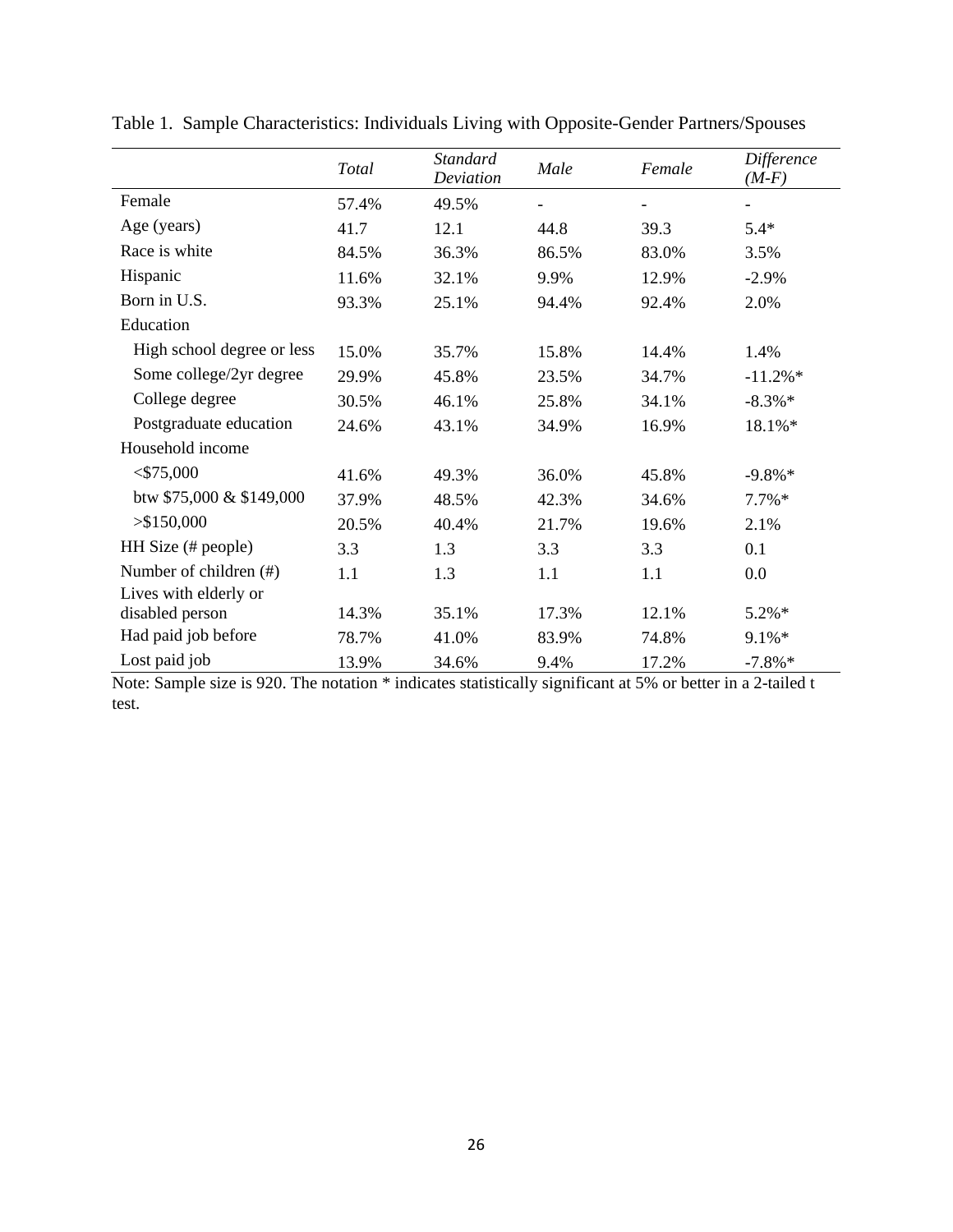|                                                                         | Total | <b>Standard</b><br>Deviation | Male  | Female | Difference<br>$(M-F)$ |
|-------------------------------------------------------------------------|-------|------------------------------|-------|--------|-----------------------|
| Share of unpaid work before                                             |       |                              |       |        |                       |
| Self                                                                    | 55.7% | 26.5%                        | 44.5% | 64.9%  | $-20.4\%$ *           |
| Partner                                                                 | 38.5% | 25.2%                        | 47.8% | 30.9%  | 16.9%*                |
| Other hh member                                                         | 5.8%  | 13.7%                        | 7.7%  | 4.2%   | $3.5\%*$              |
| Share of unpaid work now                                                |       |                              |       |        |                       |
| Self                                                                    | 57.8% | 27.2%                        | 47.9% | 65.9%  | $-18.0\%$ *           |
| Partner                                                                 | 35.9% | 25.4%                        | 44.7% | 28.7%  | 16.0%*                |
| Other hh member                                                         | 6.3%  | 14.9%                        | 7.4%  | 5.4%   | 2.0%                  |
| % of respondents who work 5+ hours/day in the following unpaid activity |       |                              |       |        |                       |
| Active childcare before                                                 | 19.7% | 39.8%                        | 15.1% | 23.1%  | $-8.1\%*$             |
| Active childcare now                                                    | 33.2% | 47.1%                        | 28.6% | 36.7%  | $-8.1\%*$             |
| Superv. childcare before                                                | 18.9% | 39.2%                        | 15.1% | 21.8%  | $-6.8\%*$             |
| Superv. childcare now                                                   | 28.1% | 45.0%                        | 23.5% | 31.5%  | $-8.0\% *$            |
| Active eldercare before                                                 | 5.5%  | 22.9%                        | 6.4%  | 4.9%   | 1.4%                  |
| Active eldercare now                                                    | 7.8%  | 26.9%                        | 9.7%  | 6.5%   | 3.2%                  |
| Superv. eldercare before                                                | 5.1%  | 22.0%                        | 7.1%  | 3.6%   | $3.5\%*$              |
| Superv. eldercare now                                                   | 6.3%  | 24.3%                        | 7.9%  | 5.1%   | 2.8%                  |
| Active disabled care before                                             | 5.8%  | 23.3%                        | 7.9%  | 4.2%   | $3.7\%*$              |
| Active disabled care now                                                | 7.5%  | 26.4%                        | 9.7%  | 5.9%   | $3.8\%*$              |
| Superv disabled care before                                             | 6.3%  | 24.3%                        | 8.7%  | 4.6%   | $4.1\%*$              |
| Superv. disabled care now                                               | 7.0%  | 25.5%                        | 8.4%  | 5.9%   | 2.5%                  |
| Housework before                                                        | 13.4% | 34.1%                        | 11.0% | 15.2%  | $-4.2%$               |
| Housework now                                                           | 24.6% | 43.1%                        | 20.2% | 27.9%  | $-7.8\%*$             |

Table 2. Respondents and their Partners: Unpaid Care Work Before and During the Pandemic

Note: Sample size 920. The notation \* indicates statistically significant at 5% or better in a 2-tailed t test, and "Superv." is supervisory.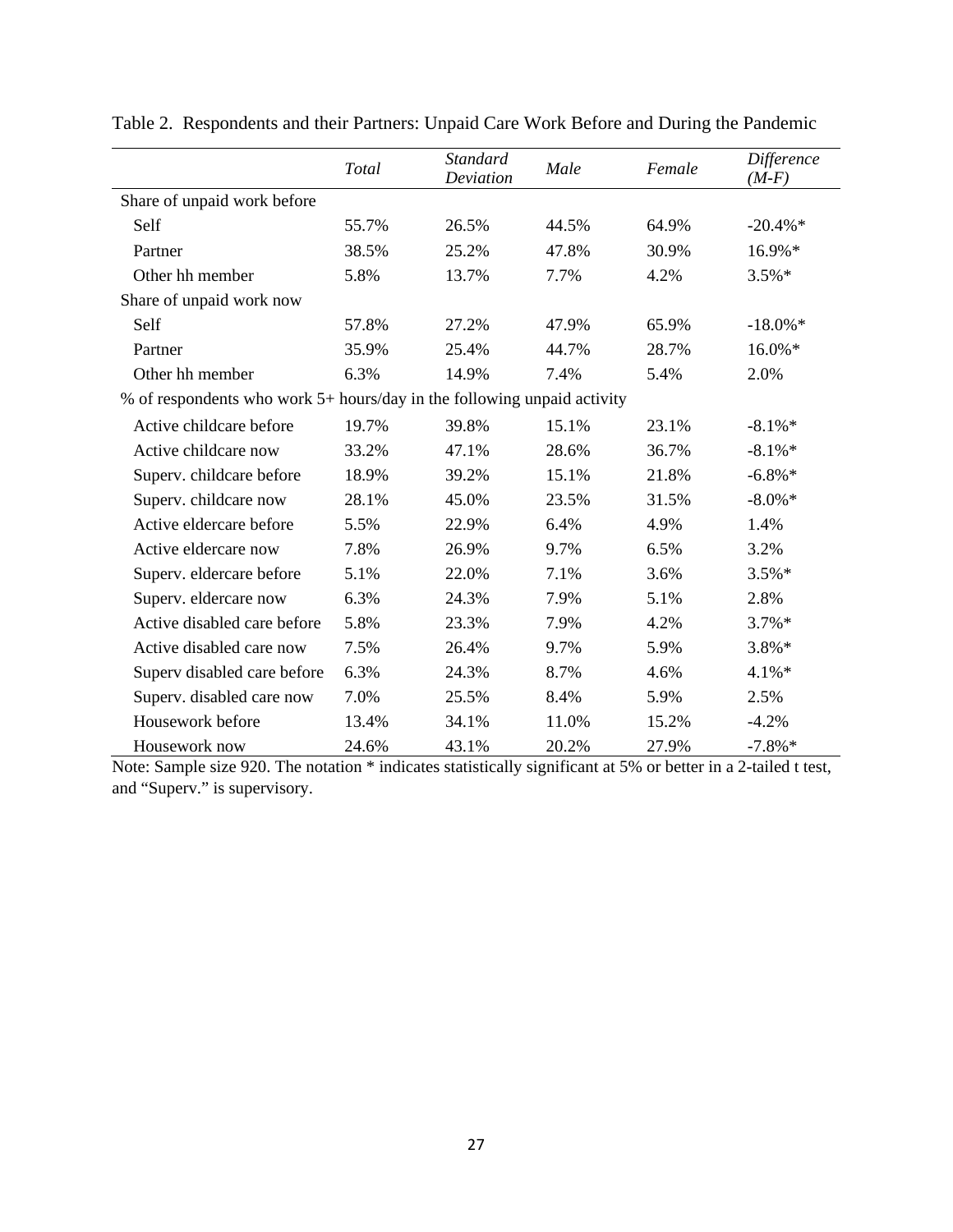|                                        | Total | <b>Standard</b><br>Deviation | Male  | Female | Difference<br>$(M-F)$ |  |
|----------------------------------------|-------|------------------------------|-------|--------|-----------------------|--|
| # hours worked/week                    |       |                              |       |        |                       |  |
| <b>Before</b>                          | 37.8  | 10.8                         | 38.6  | 37.2   | 1.4                   |  |
| <b>Now</b>                             | 27.0  | 17.8                         | 28.1  | 26.2   | 1.9                   |  |
| I earn more than my partner            |       |                              |       |        |                       |  |
| <b>Before</b>                          | 43.4% | 49.6%                        | 67.0% | 23.9%  | 43.1%*                |  |
| <b>Now</b>                             | 37.8% | 48.5%                        | 58.4% | 20.8%  | 37.6%*                |  |
| I telecommute                          |       |                              |       |        |                       |  |
| <b>Before</b>                          | 21.4% | 41.1%                        | 20.1% | 22.6%  | $-2.5%$               |  |
| <b>Now</b>                             | 57.1% | 49.5%                        | 60.2% | 54.5%  | 5.7%                  |  |
| Partner works 7+ hours/day in paid job |       |                              |       |        |                       |  |
| <b>Before</b>                          | 62.8% | 48.4%                        | 51.2% | 72.3%  | $-21.1\%*$            |  |
| <b>Now</b>                             | 45.0% | 49.8%                        | 31.1% | 56.5%  | $-25.4\%*$            |  |
| Partner telecommutes                   |       |                              |       |        |                       |  |
| <b>Before</b>                          | 17.0% | 37.6%                        | 22.5% | 12.4%  | $10.1\% *$            |  |
| <b>Now</b>                             | 42.5% | 49.5%                        | 51.7% | 34.8%  | 16.9%*                |  |
| Satisfaction of work now               |       |                              |       |        |                       |  |
| More than before                       | 18.7% | 39.0%                        | 24.2% | 14.6%  | 9.7%*                 |  |
| Same as before                         | 53.6% | 49.9%                        | 51.8% | 54.9%  | $-3.1%$               |  |
| Less than before                       | 27.7% | 44.8%                        | 24.0% | 30.5%  | $-6.5\%*$             |  |
| Productivity now                       |       |                              |       |        |                       |  |
| More than before                       | 26.1% | 43.9%                        | 29.1% | 23.9%  | 5.2%                  |  |
| Same as before                         | 42.4% | 49.4%                        | 40.6% | 43.8%  | $-3.2%$               |  |
| Less than before                       | 31.5% | 46.5%                        | 30.4% | 32.4%  | $-2.0%$               |  |

Table 3. Respondents and their Partners: Paid Jobs Before and During the Pandemic

Note: Sample size 920. The notation \* indicates statistically significant at 5% or better in a 2-tailed t test.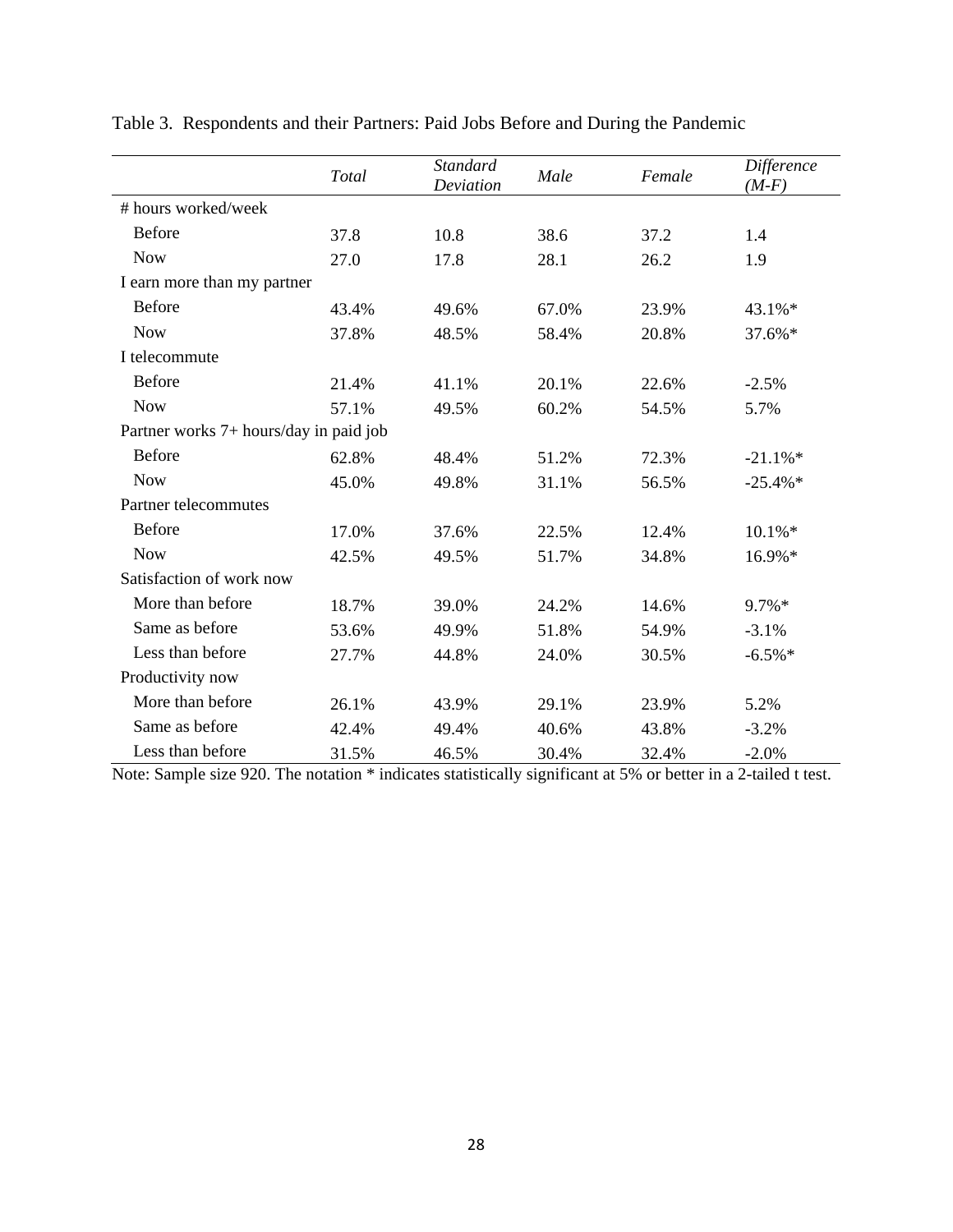|                                          | As or More Productive |          | As or More Satisfied |           |  |
|------------------------------------------|-----------------------|----------|----------------------|-----------|--|
|                                          | Women                 | Men      | Women                | Men       |  |
| White                                    | 0.805                 | $0.521*$ | 1.049                | 1.793*    |  |
|                                          | (0.221)               | (0.193)  | (0.284)              | (0.618)   |  |
| Hispanic                                 | 0.935                 | $0.505*$ | 1.22                 | 1.047     |  |
|                                          | (0.284)               | (0.187)  | (0.379)              | (0.424)   |  |
| Age                                      | $1.024**$             | 1.016    | $1.031***$           | 1.004     |  |
|                                          | (0.010)               | (0.010)  | (0.010)              | (0.011)   |  |
| Some college                             | 0.757                 | 1.088    | 0.846                | 1.163     |  |
|                                          | (0.242)               | (0.408)  | (0.258)              | (0.459)   |  |
| College degree                           | 0.687                 | 1.461    | 1.152                | 1.631     |  |
|                                          | (0.228)               | (0.569)  | (0.374)              | (0.673)   |  |
| Post-graduate degree                     | $0.504*$              | 0.751    | 1.306                | 1.191     |  |
|                                          | (0.185)               | (0.269)  | (0.493)              | (0.454)   |  |
| Has children                             | 1.311                 | 0.985    | 1.488*               | $0.502**$ |  |
|                                          | (0.284)               | (0.254)  | (0.327)              | (0.144)   |  |
| Change in partner's share of unpaid work | $1.019***$            | 1.006    | $1.011*$             | 1.001     |  |
|                                          | (0.007)               | (0.007)  | (0.006)              | (0.008)   |  |
| Change in daily housework hours          | $0.599**$             | 1.172    | 0.689                | $2.320**$ |  |
|                                          | (0.148)               | (0.339)  | (0.172)              | (0.772)   |  |

Table 4. Logistic Regression Results for Job Productivity and Satisfaction During the Pandemic Relative to Before

Note: Sample sizes are 478 women and 390 men. Numbers represent the odd ratios. The numbers in parentheses represent the standard error. The notation \*\*\*, \*\*, \* denotes significance at the 1%, 5%, and 10% levels.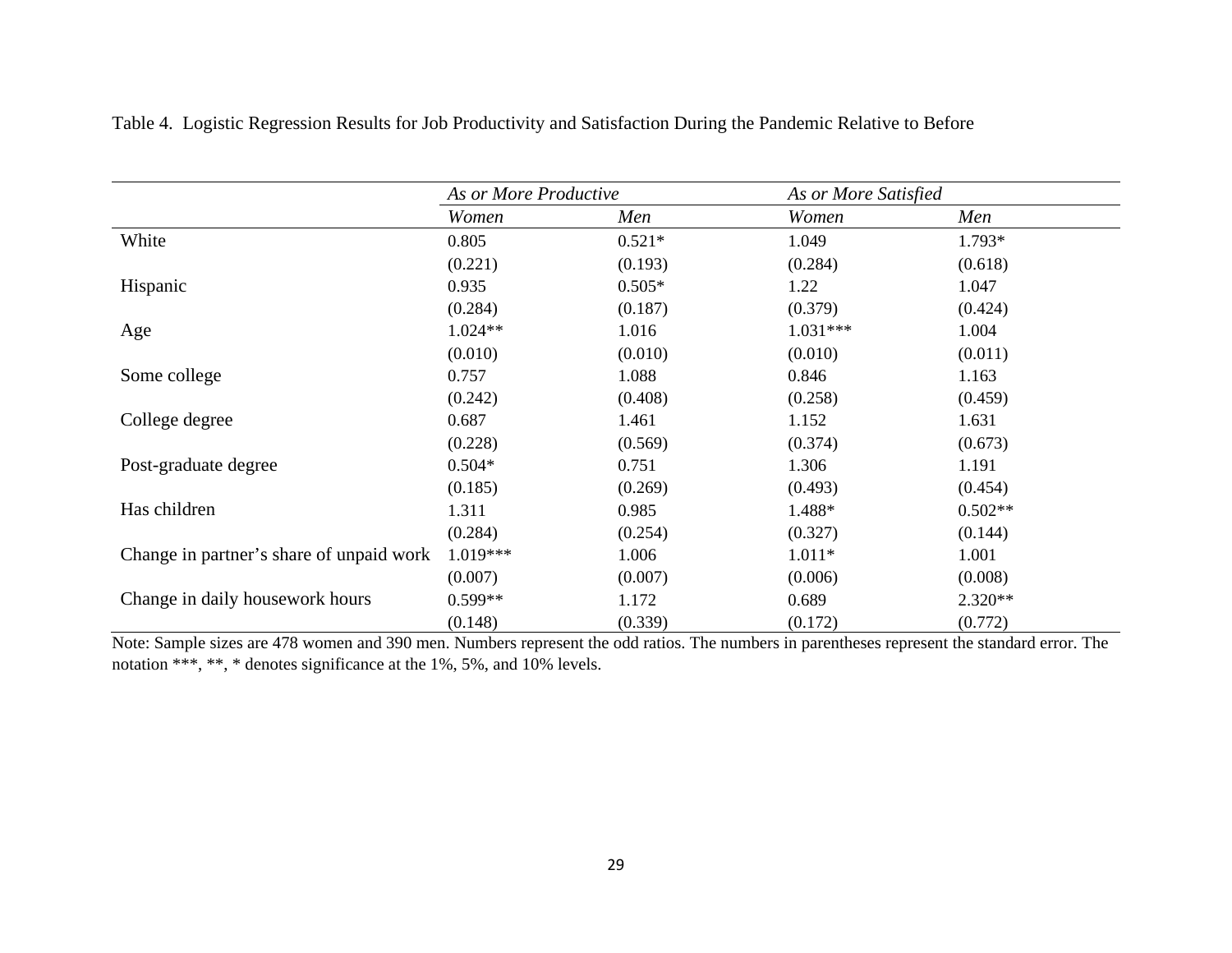

Figure 1. Job Productivity and Satisfaction Before and During Pandemic by Parent Status